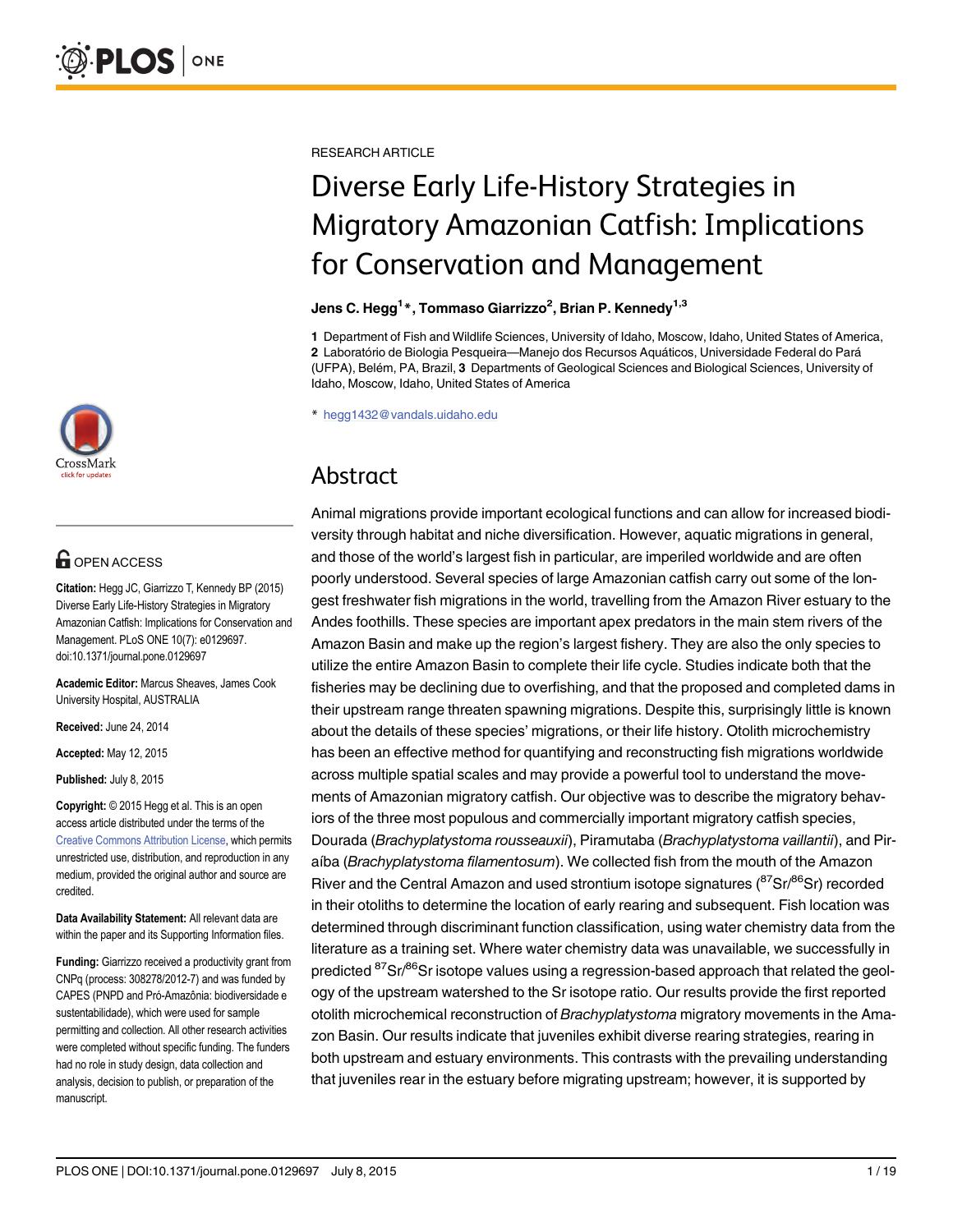<span id="page-1-0"></span>

Competing Interests: The authors have declared that no competing interests exist.

some fisheries data that has indicated the presence of alternate spawning and rearing lifehistories. The presence of alternate juvenile rearing strategies may have important implications for conservation and management of the fisheries in the region.

### Introduction

Animal migration provides many important ecological functions: they can be a stabilizing strategy in seasonal environments; offer transitory habitats for large populations; often transport materials across ecosystem boundaries; and may increase a regions biodiversity [\[1\]](#page-14-0). Largescale migrations shed light on ecosystem connectivity across scales and can be used as a lens to understand broader behavioral responses to the environment and links to physical processes  $[2-4]$  $[2-4]$  $[2-4]$  $[2-4]$ . However, migrations worldwide are under threat from the alteration of migratory pathways, habitat loss, climatic changes and anthropogenic changes to the landscape [[5](#page-14-0)]. In aquatic systems, changes in upstream land use and the placement of dams have had significant impacts on ecosystems and migrations worldwide  $[6-11]$  $[6-11]$  $[6-11]$ . This is particularly true for large migratory fish that are under threat in many of the world's largest river systems  $[12–14]$  $[12–14]$  $[12–14]$  $[12–14]$ . Despite this, many large migratory fish species are not well understood [[14\]](#page-15-0).

Globally, dams and water resources challenges in the two largest rivers in China provide an example of the ongoing changes to large rivers and their effects on aquatic species, including sturgeon and paddlefish [[15\]](#page-15-0). In South America, transnational river systems and a lack of coordinated research of aquatic systems may result in losses to unspecified levels of biodiversity [\[16](#page-15-0)–[20\]](#page-15-0). New dams present a unique challenge to migratory fish in the region. Because the young of many Amazonian species undergo a drifting larval stage, even if adults can pass above dams the lack of flow in reservoirs creates a barrier that drifting juveniles are unable to surmount on their way downstream [[21](#page-15-0)].

Several species of Amazonian catfish in the genus Brachyplatystoma carry out some of the longest freshwater fish migrations in the world, travelling over 4,500 km from rearing areas in the Amazon estuary to spawning grounds in rivers in the foothills of the Andes  $[22-24]$  $[22-24]$  $[22-24]$ . These species largely inhabit whitewater and clearwater rivers (river classifications from Sioli [\[25\]](#page-15-0)) within the Amazon Basin [\[26\]](#page-15-0), with rare reports in tannic blackwater rivers [[23\]](#page-15-0). These catfish species are the only known organisms, terrestrial or aquatic, that require the entire length of the Amazon basin to complete their life cycle  $[23]$  $[23]$  $[23]$ . They are also one of the few apex predators in the pelagic and demersal zones of the largest Amazonian rivers, playing an important role in trophic dynamics and ecosystem functioning within the entire basin [[27](#page-16-0)]. However, evidence indicates that the fisheries for the most populous species are in decline, potentially due to overfishing [[22](#page-15-0),[28](#page-16-0)]. The reliance of these species on headwater streams for spawning leaves adults and larva vulnerable to blocking of their migration paths by dams and their reservoirs  $[21,29]$  $[21,29]$  $[21,29]$  $[21,29]$  $[21,29]$ .

Surprisingly little is known about the life history of migratory Amazonian catfish given that the three most abundant Brachyplatystoma taxa support the largest fisheries in the Amazon Basin [[23,24\]](#page-15-0). Dourada (Brachyplatystoma rousseauxii) is a pelagic predator found throughout the whitewater and clearwater rivers of the Amazon and supports the largest fishery in the Amazon [[27,29](#page-16-0)]. Piramutaba (Brachyplatystoma vaillantii) make up a second large export fishery and are found almost exclusively in the Amazon River mainstem, whitewater tributaries, and the estuary  $[30-32]$  $[30-32]$  $[30-32]$ . Piraíba (*Brachyplatystoma filamentosum*) is the largest of the migratory catfish, present in whitewater rivers throughout the Amazon basin. It is also the most locally exploited and least understood of these three species [\[22\]](#page-15-0). The expansive scale of the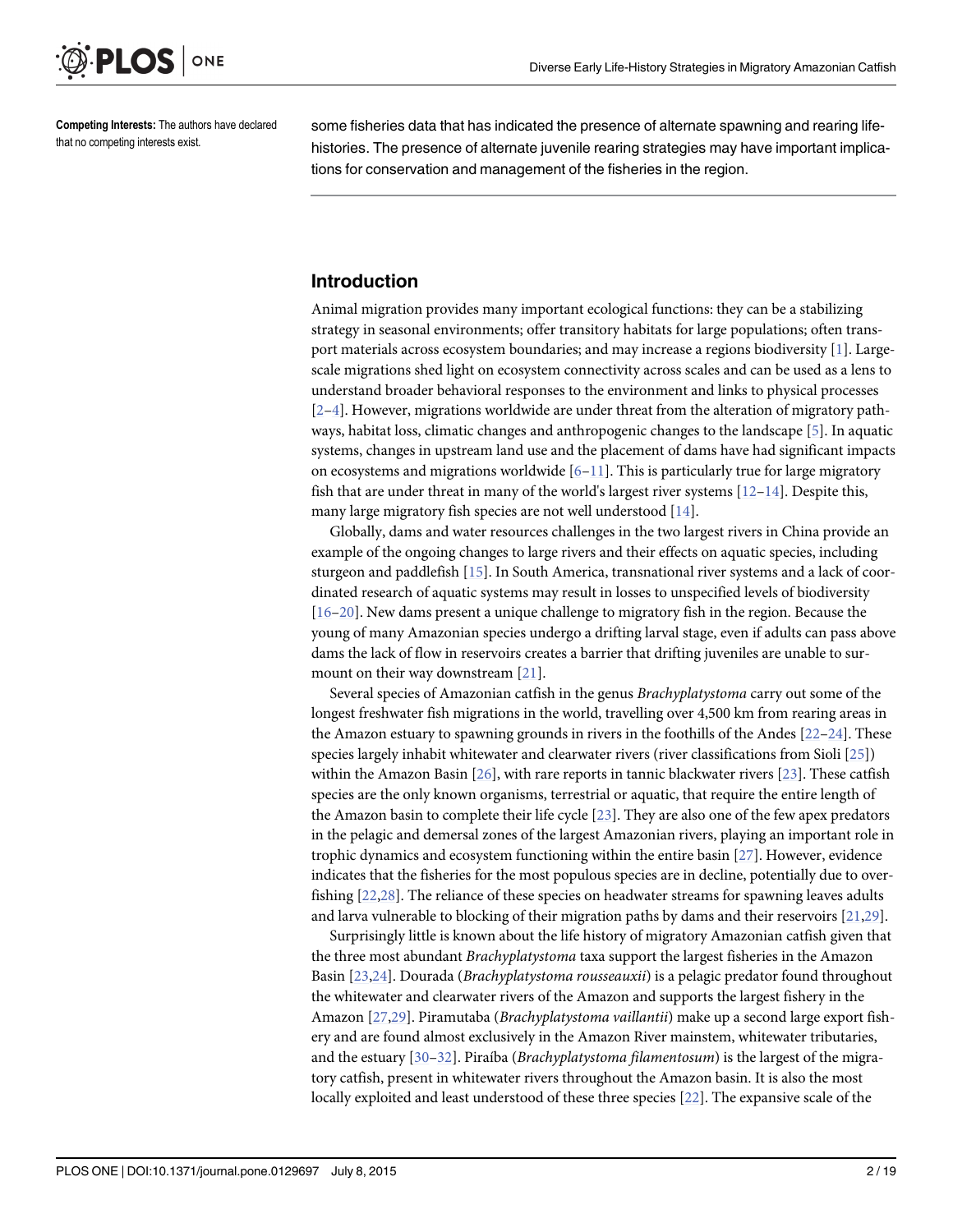

Fig 1. Water sampling points and geology of the Amazon River basin. Maps show (A) the location of <sup>87</sup>Sr/<sup>86</sup>Sr water samples within the Amazon River basin digitized by the authors from location descriptions in the literature  $[51–53]$  $[51–53]$  $[51–53]$  $[51–53]$  and points predicted from  $Eq 1$ . The geological age and composition of the basin (B) used to predict the <sup>87</sup>Sr/<sup>86</sup>Sr signatures of unsampled watersheds is also shown. Maps created using USGS datasets [\[59](#page-17-0)–[61](#page-17-0)].

doi:10.1371/journal.pone.0129697.g001

<span id="page-2-0"></span> $PLOS$  ONE

Amazon Basin, and the large size of the rivers these fish inhabit, have made tracking and reconstructing their movements very difficult [\[32\]](#page-16-0). Our current understanding of the migratory behavior of migratory Amazonian catfish is based on fishing records (including the catch timing and size of fish across the Amazon basin) and a growing number of scientific sampling efforts [[23,](#page-15-0)[28](#page-16-0),[31,33](#page-16-0)–[36\]](#page-16-0). After hatching in the upper reaches of the whitewater rivers originating in the Andes, larvae of these species drift downstream for two to four weeks before reaching the Amazon estuary. Juveniles rear in the estuary before commencing an upstream migration that coincides with the seasonal flood pulse. Genetic data indicate that dourada may home to natal tributaries in the basin to spawn [[37,38\]](#page-16-0).

Otolith microchemistry has been an effective method for quantifying and reconstructing fish migrations worldwide across multiple spatial scales [\[39](#page-16-0)–[46\]](#page-17-0). Strontium ratio in particular has become a powerful tool for determining movement and location because it is not fractionated biologically. Thus, the signatures recorded in otoliths match the water through which fish pass [[43](#page-16-0)[,47](#page-17-0)–[50\]](#page-17-0). Studies of geological weathering throughout the Amazon basin have provided detailed, multi-year records of micro-chemical and isotopic chemistry in the largest rivers of the basin. These data provide the required background sampling necessary to tie regional otolith signatures to geographic location [\[51](#page-17-0)-[53](#page-17-0)] (Fig 1A, [Table 1](#page-3-0)). Recent studies have also shown the feasibility of predicting  ${}^{87}Sr/{}^{86}Sr$  signatures of unknown watersheds using the geologic makeup of the basin, allowing researchers to characterize strontium signatures of unsampled areas [[54,55](#page-17-0)]. These advances point to otolith microchemistry as a potentially powerful tool to understand the movements of Amazonian migratory catfish.

Our objective was to describe the migratory behaviors of large, migratory catfish in the Amazon River basin using otolith microchemistry. We focused our study on the three most populous and commercially important species in the Amazon Basin. We sought to determine the location of early rearing and subsequent movement in dourada, pirimutaba, and piraíba using samples collected from two, large fish markets at the mouth of the Amazon River and in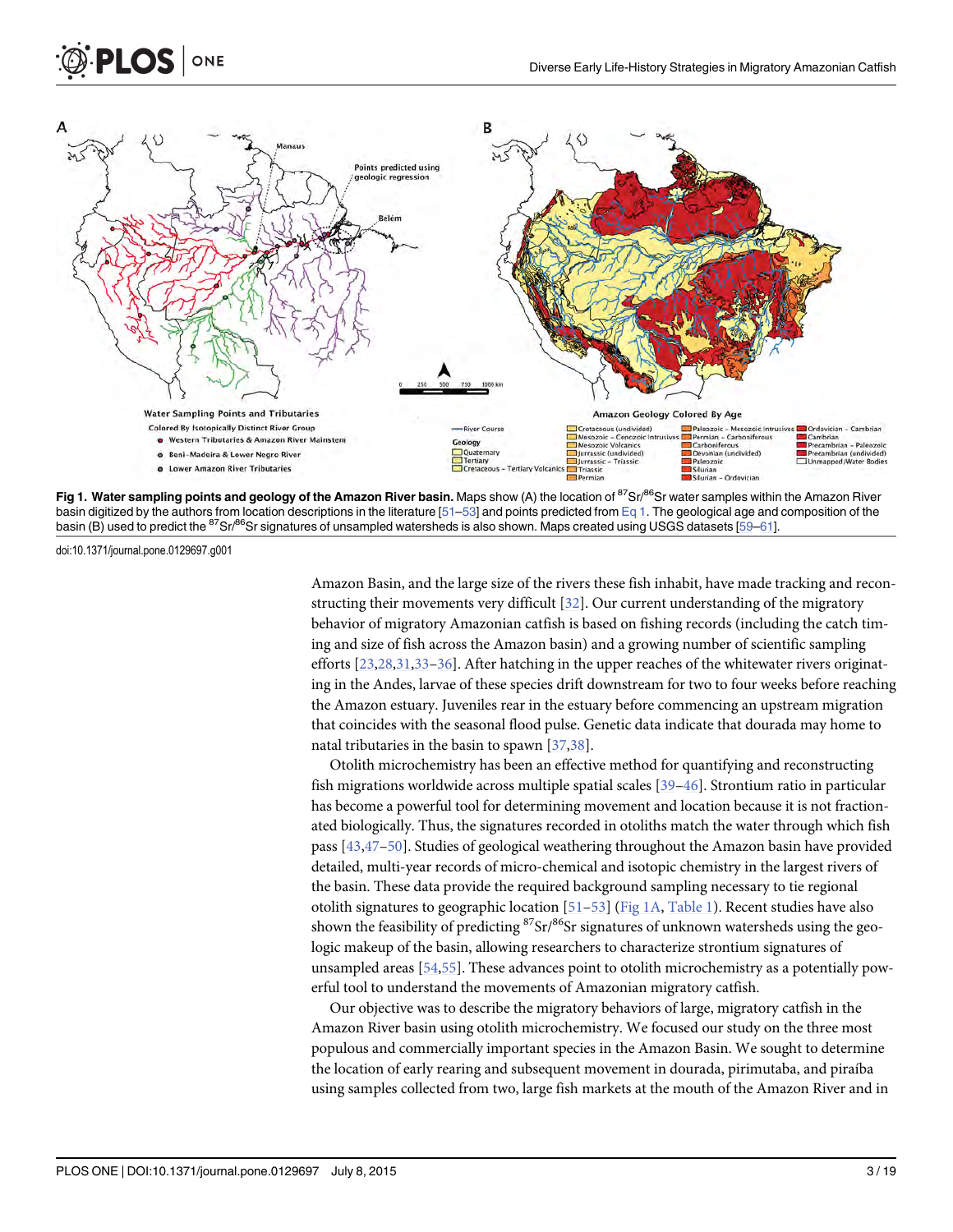<span id="page-3-0"></span>

|  | Table 1. Brachyplaystoma spp. sample information. |  |  |
|--|---------------------------------------------------|--|--|
|--|---------------------------------------------------|--|--|

| <b>Species</b>                | <b>Sample Number</b> | Location      | <b>Total Length (cm)</b> | Weight (kg)              |
|-------------------------------|----------------------|---------------|--------------------------|--------------------------|
| Brachyplatystoma rousseauxii  | BR <sub>1</sub>      | Belém         | 75                       | 8.00                     |
| (dourada)                     | BR <sub>3</sub>      | Belém         | 75                       | 8.00                     |
|                               | BR <sub>6</sub>      | Belém         | 75                       | 8.00                     |
|                               | BR7                  | Belém         | 75                       | 8.00                     |
|                               | BR8                  | Belém         | 75                       | 8.00                     |
|                               | <b>BR10</b>          | Belém         | 75                       | 8.00                     |
|                               | <b>BR12</b>          | Belém         | 75                       | 8.00                     |
|                               | <b>BR14</b>          | Belém         | 75                       | 8.00                     |
|                               | <b>BR16</b>          | Belém         | 75                       | 8.00                     |
|                               | <b>BR18</b>          | Belém         | 100                      | 22.00                    |
|                               | <b>BR19</b>          | Manaus        | 110                      | 11.00                    |
|                               | <b>BR21</b>          | <b>Manaus</b> | 100                      | 6.00                     |
|                               | <b>BR23</b>          | <b>Manaus</b> | 115                      | 10.00                    |
|                               | <b>BR24</b>          | <b>Manaus</b> | 75                       | 3.70                     |
|                               | <b>BR25</b>          | Manaus        | 80                       | 4.00                     |
|                               | <b>BR26*</b>         | <b>Manaus</b> | $\blacksquare$           | $\overline{\phantom{a}}$ |
| Brachyplatystoma vaillanti    | BV <sub>1</sub>      | Manaus        | 75                       | $4.19^\circ$             |
| (piramutaba)                  | BV <sub>2</sub>      | <b>Manaus</b> | 70                       | $3.38^\circ$             |
|                               | BV <sub>3</sub>      | Manaus        | 68                       | $3.09^\circ$             |
|                               | BV4                  | Manaus        | 65                       | $2.68^\circ$             |
|                               | BV <sub>5</sub>      | Manaus        | 70                       | $3.38^\circ$             |
| Brachyplatystoma filamentosum | BF <sub>1</sub>      | Belém         | 220                      | 110.00                   |
| (piraíba)                     | BF3                  | Belém         | 250                      | 130.00                   |
|                               | BF <sub>5</sub>      | Belém         | 90                       | 20.00                    |

\* Asterisci otolith. Analysis was excluded due to low Sr concentrations

° Weights are estimated from length-to-weight ratios

Fish were collected from two locations in the Brazilian Amazon; in the cities of Belém near the mouth of the Amazon River, and Manaus in the central Amazon Basin. Piramutaba were gutted prior to otolith collection. Their weights are estimated from a length-to-weight relationship from Pirker [[56\]](#page-17-0).

doi:10.1371/journal.pone.0129697.t001

the central Amazon. We determined the movement patterns over the lifetime of individual fish using laser ablation isotope mass spectrometry of their otoliths. Areas of stable signature were identified statistically throughout the chemical profile of the otolith, which were then classified to their location within the basin using discriminant function analysis. The discriminant function was created using a training set of  $87\text{Sr}/86\text{Sr}$  samples from rivers throughout the Amazon basin. These samples were obtained from the geological literature. Where river  ${}^{87}Sr/{}^{86}Sr$  values were unknown, we used established relationships between surface water <sup>87</sup>Sr/<sup>86</sup>Sr values and the age and composition of the underlying watershed geology to predict these signatures.

### Ethical statement

Ethical approval was not required for this study, as all fish were collected as part of routine fishing procedures. Fish were sacrificed by the artisanal fishermen in Manaus and Belém using standard fisheries practices and donated to the authors.

No field permits were demanded to collect any samples from any location, since all samples derived from commercial catch. None of the species included in this investigation are currently protected or endangered. Therefore, no additional special permits were necessary. Permission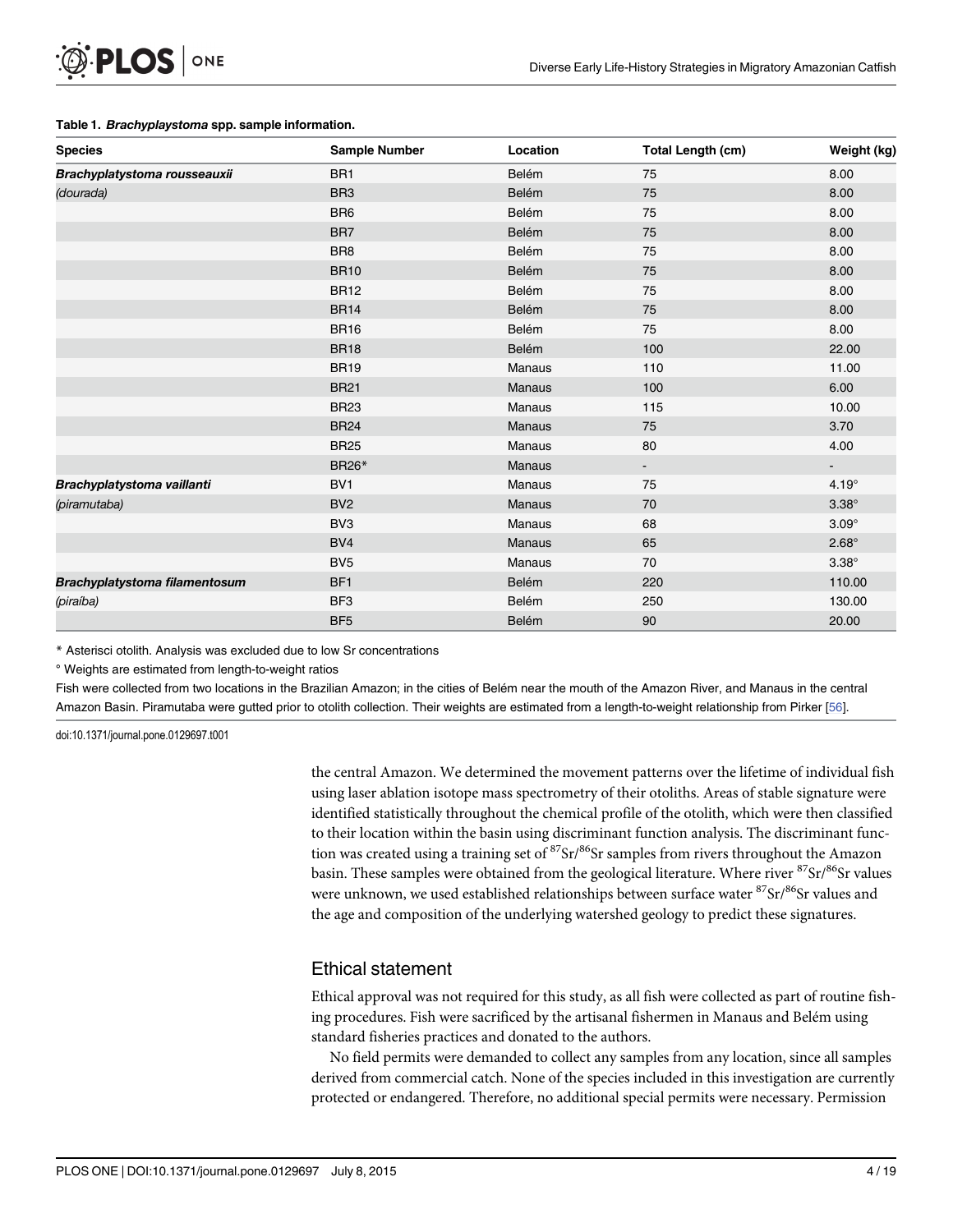<span id="page-4-0"></span>to export the otolith samples was granted by the Brazilian Government with permit number: 116217 (MMA, IBAMA, CITES 09/01/2013).

### Methods

#### Otolith Collection

In March 2012, a total of 24 paired lapillus otolith samples (16 pairs for dourada, 5 for piramutaba and 3 for piraíba) were collected from the two major fishing ports of Brazilian Amazonia, the cities of Manaus and Belém [\(Table 1](#page-3-0) and [Fig 1A\)](#page-2-0). These cities are located 1,606 river kilometers apart. Manaus (03°05'39.60"S, 60°01'33.63"W), is the largest city in the central Amazon, located at the confluence of the whitewater Solimões River with the blackwater Negro River. Belém (01°27'18.04''S 48°30'08.90''W), is situated on the banks of the Amazon estuary and is the main landing port of large migratory catfishes fisheries in Brazil [\[30\]](#page-16-0). Prior to otolith collection the total length (TL) and weight (W) of each fish was recorded: dourada: mean  $TL = 83.6$ cm, mean  $W = 8.58$  kg; piramutaba: mean TL = 67.6 cm, mean  $W = 3.34$  kg; piraíba: mean  $TL = 186.6$  cm, mean  $W = 86.6$  kg. Piramutaba were gutted prior to collection so weight was estimated using a length-to-weight ratio from Pirker [[56](#page-17-0)].

Fish collected from Manaus were captured in the mainstem Amazon River between the mouth of the Madeira River and Manaus as reported by the fisherman. Thus, we would expect the chemical signatures representing the end of the fish's life (signatures from the edge of the otolith) of fish caught in Manaus to represent signatures in the mainstem Amazon River or its tributaries upstream of the Madeira River. Fish collected in Belém were captured in the estuary between 60 km and 150 km from Belém according to the fisherman. The otolith edge chemistry of fish caught in Belém are therefore assumed to match the signature of the estuary, the lower Amazon tributaries, or the lower Amazon River mainstem. Because the  $87Sr/86Sr$  signature can take days to weeks to equilibrate and accumulate enough material to reliably sample, it is possible that fish could exhibit signatures other than the location of capture if they had recently moved from a habitat with a different signature.

### Otolith Analysis

The left lapillus otolith from each sample was prepared using standard methods of mounting, transverse sectioning with a high precision saw, and abrasive polishing to reveal the rings [\[34](#page-16-0)[,57\]](#page-17-0) ([Fig 2](#page-5-0)). If the left otolith was missing or unavailable the right otolith was used for analysis. Otoliths were then analyzed at the GeoAnalytical Laboratory at Washington State University using a Finnigan Neptune (ThermoScientific) multi-collector inductively coupled plasma mass spectrometer coupled with a New Wave UP-213 laser ablation sampling system (LA-M-C-ICPMS). We used a marine shell standard to evaluate measurement error relative to the global marine signature of 0.70918 [\[58\]](#page-17-0). Repeated analyses of a marine shell signature provided an average <sup>87</sup>Sr/<sup>86</sup>Sr value of 0.70914 during the course of the study (N = 22, St. Error = 0.00002). The laser was used to ablate a sampling transect from the core of the otolith section to the edge (30 μm/s scan speed, 40 μm spot size, 0.262 s integration speed,  $\sim$ 7 J/cm). This resulted in a continuous time-series of  ${}^{87}Sr/{}^{86}Sr$  data from the birth of the fish (core) to its death (edge) which was used for subsequent analysis. For more detailed methods see Hegg et. al [\[40](#page-16-0)]. The asteriscus was used for one sample for which the lapilli were not available; however, the strontium concentration was low and the unreliable results were not included.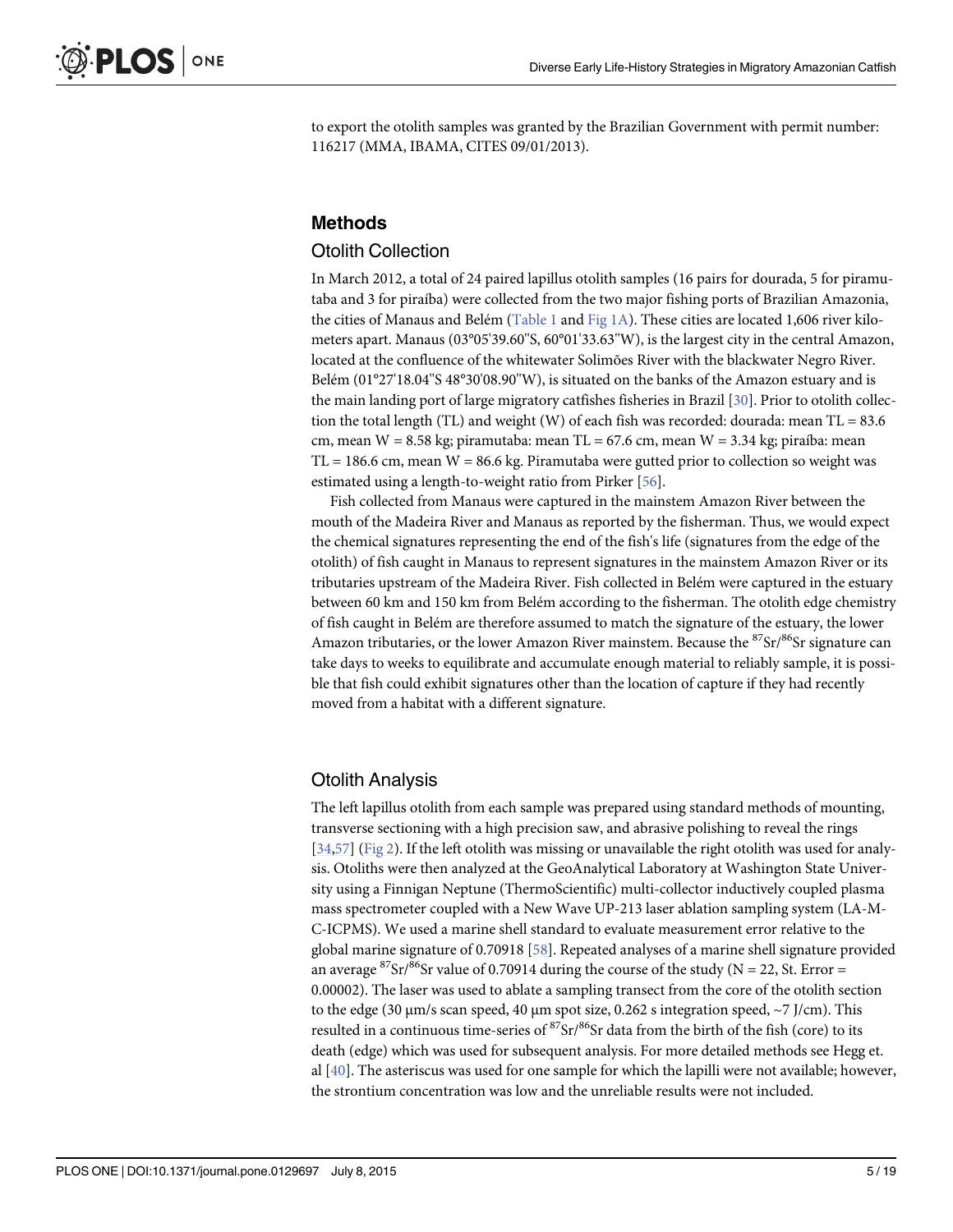

[Fig 2. O](#page-4-0)tolith sectioning and analysis. Representative transverse section from a dourada lapillus otolith showing the analysis area (in red) used for all otoliths with the laser-ablation tracks indicated. All analyses were performed approximately perpendicular to the growth rings.

doi:10.1371/journal.pone.0129697.g002

<span id="page-5-0"></span>**PLOS** ONE

### Baseline Water Sampling and Prediction

Twenty-four water sampling points located throughout the Amazon River basin ([Fig 1A](#page-2-0)) from three published studies provided baseline  ${}^{87}Sr/{}^{86}Sr$  values for our study ([Table 2](#page-6-0) and [Fig 3\)](#page-8-0). Santos et al. [\[53](#page-17-0)] provided thirteen samples from the Ore-HYBAM project [\(www.ore-hybam.](http://www.ore-hybam.org/) [org](http://www.ore-hybam.org/)), a multi-year research effort with a comprehensive sampling design covering the mainstem Amazon River and all of the major tributaries above Obidos, Brazil. Nine additional samples from Gaillardet et al. [[52](#page-17-0)] covered the mainstem Amazon and the mouths of the major tributaries as far east as Santarem, Brazil. Finally, Queiroz et al. [\[51\]](#page-17-0) provided two samples from the Lower Solimões and Upper Purus Rivers. Our intention was to include samples that represented all major Amazon tributaries at a regional scale, while excluding smaller tributaries that were unlikely to provide long-term habitat for our study species. Smaller tributaries in the Amazon Basin have been shown to exhibit much different isotopic chemistry from their mainstem rivers [\[51\]](#page-17-0). The scale and geologic heterogeneity of these smaller tributaries could jeopar-dize assignment accuracy [[54\]](#page-17-0).

The isotopic chemistry of a few significant locations were not available in the literature. Notably missing were samples from the mouth of the Amazon River, its tributaries below Obidos, and the Tocantins River which contributes to the estuary habitat of our study species. To account for the  $87\text{Sr}/86\text{Sr}$  of these locations we used the relationship between the geologic makeup of a watershed and its  ${}^{87}Sr/{}^{86}Sr$  signature to predict these points, following a similar regression approach to Hegg et al. [[54](#page-17-0)]. Watersheds were delineated in qGIS [\(http://www.qgis.](http://www.qgis.org/) [org](http://www.qgis.org/)), an open-source geographic information system, using the GRASS analysis plugin, which contains advanced watershed analysis tools from the open-source GRASS GIS platform [\(http://](http://grass.osgeo.org/) [grass.osgeo.org\)](http://grass.osgeo.org/). All analysis layers were procured from open-access datasets. Water sampling points were manually digitized by the authors based on location descriptions from Santos et al. [\[53](#page-17-0)], Gaillardet et al. [[52](#page-17-0)], and Queiroz et al. [[51](#page-17-0)]. Topography layers were taken from the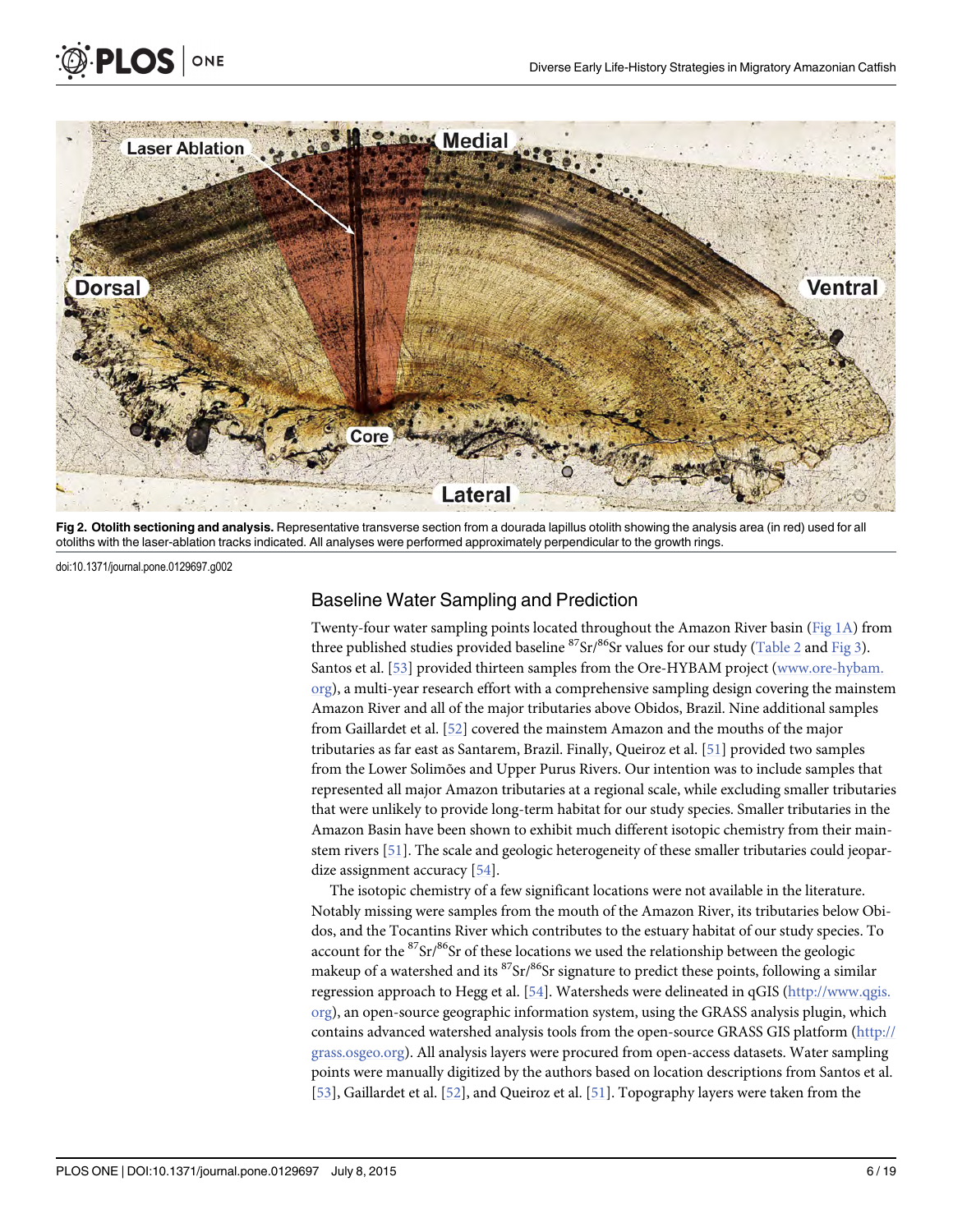<span id="page-6-0"></span>

| <b>Sample Point</b><br>Name (From | Literature<br><b>Source</b> | River              | <b>River Group</b><br><b>Classification</b>       | $87$ Sr/ $86$ Sr | St. Dev.                 | N            | Carboniferous | Tertiary | Precambrian | Mean<br>Age |
|-----------------------------------|-----------------------------|--------------------|---------------------------------------------------|------------------|--------------------------|--------------|---------------|----------|-------------|-------------|
| Literature)<br>Amazon 13          | Gaillardet<br>et al. 1997   | Amazon             | <b>Wester Tributaries</b><br>& Amazon             | $0.710728 -$     |                          | $\mathbf{1}$ | 1%            | 47%      | 21%         | (Ma)<br>409 |
|                                   |                             |                    | Mainstem                                          |                  |                          |              |               |          |             |             |
| Amazon 14                         | Gaillardet<br>et al. 1997   | Amazon             | <b>Wester Tributaries</b><br>& Amazon<br>Mainstem | 0.71112          | $\overline{\phantom{a}}$ | $\mathbf{1}$ | 1%            | 47%      | 21%         | 409         |
| Amazon 20                         | Gaillardet<br>et al. 1997   | Amazon             | <b>Wester Tributaries</b><br>& Amazon<br>Mainstem | $0.711478 -$     |                          | $\mathbf{1}$ | 2%            | 42%      | 25%         | 429         |
| Amazon 6                          | Gaillardet<br>et al. 1997   | Amazon             | <b>Wester Tributaries</b><br>& Amazon<br>Mainstem | $0.709172 -$     |                          | $\mathbf{1}$ | 0%            | 60%      | 17%         | 407         |
| Rio Madeira                       | Gaillardet<br>et al. 1997   | Lower<br>Madeira   | Beni-Madeira &<br>Lower Negro                     | 0.720036         | $\sim$                   | $\mathbf{1}$ | 2%            | 20%      | 30%         | 412         |
| Rio Negro                         | Gaillardet<br>et al. 1997   | Lower<br>Negro     | Beni-Madeira &<br>Lower Negro                     | 0.716223         | $\sim$                   | $\mathbf{1}$ | 0%            | 21%      | 68%         | 1243        |
| Rio Topajos                       | Gaillardet<br>et al. 1997   | Lower<br>Topajos   | Lower Amazon<br>Tributaries                       | 0.733172 -       |                          | $\mathbf{1}$ | 10%           | 8%       | 48%         | 658         |
| Rio Trombetas                     | Gaillardet<br>et al. 1997   | Lower<br>Trombetas | Lower Amazon<br>Tributaries                       | 0.732295         | $\sim$                   | $\mathbf{1}$ | 3%            | 7%       | 78%         | 515         |
| Uracara                           | Gaillardet<br>et al. 1997   | Lower<br>Uracara   | Lower Amazon<br>Tributaries                       | 0.723584         | $\sim$                   | $\mathbf{1}$ | 2%            | 19%      | 62%         | 558         |
| Purus                             | Queiroz et al.<br>2009      | Lower<br>Purus     | <b>Wester Tributaries</b><br>& Amazon<br>Mainstem | 0.711135         | $\sim$                   | $\mathbf{1}$ | 0%            | 92%      | 4%          | 564         |
| Solimões*                         | Queiroz et al.<br>2009      | Lower<br>Solimões  | <b>Wester Tributaries</b><br>& Amazon<br>Mainstem | $0.714461 -$     |                          | $\mathbf{1}$ | 0%            | 63%      | 1%          | 289         |
| Atalaya                           | Santos et al.<br>2013       | Upper<br>Solimões  | <b>Wester Tributaries</b><br>& Amazon<br>Mainstem | 0.70887          |                          | $\mathbf{1}$ | 0%            | 20%      | 0%          | 331         |
| Borba                             | Santos et al.<br>2013       | Lower<br>Madeira   | Beni-Madeira &<br>Lower Negro                     | 0.71762          | $\blacksquare$           | $\mathbf{1}$ | 2%            | 20%      | 30%         | 412         |
| Borja                             | Santos et al.<br>2013       | Upper<br>Solimões  | <b>Wester Tributaries</b><br>& Amazon<br>Mainstem | 0.7085           | $\overline{\phantom{a}}$ | 1            | 0%            | 13%      | $0\%$       | 426         |
| Caracarai                         | Santos et al.<br>2013       | Upper<br>Negro     | Beni-Madeira &<br>Lower Negro                     | 0.72238          |                          | $\mathbf{1}$ | 0%            | $0\%$    | 74%         | 1650        |
| Francisco de<br>Orellana          | Santos et al.<br>2013       | Upper<br>Solimões  | <b>Wester Tributaries</b><br>& Amazon<br>Mainstem | 0.70592          | 0.00037                  | 26           | $0\%$         | 67%      | 10%         | 287         |
| Itiatuba                          | Santos et al.<br>2013       | Lower<br>Tapajos   | Lower Amazon<br>Tributaries                       | 0.72964          | 0.00587                  | 27           | 10%           | 4%       | 51%         | 671         |
| LaBrea                            | Santos et al.<br>2013       | Lower<br>Purus     | <b>Wester Tributaries</b><br>& Amazon<br>Mainstem | 0.71012          | $\overline{\phantom{a}}$ | $\mathbf{1}$ | $0\%$         | 90%      | 6%          | 1126        |
| Manacapuru                        | Santos et al.<br>2013       | Lower<br>Solimões  | <b>Wester Tributaries</b><br>& Amazon<br>Mainstem | 0.70907          | 0.00025                  | 38           | 0%            | 72%      | 2%          | 312         |
| Obidos                            | Santos et al.<br>2013       | Amazon             | <b>Wester Tributaries</b><br>& Amazon<br>Mainstem | 0.71154          | 0.00053                  | 46           | $1\%$         | 46%      | 23%         | 408         |

#### [Table 2.](#page-5-0) Isotopic and geologic makeup of major watersheds of the Amazon River basin.

(Continued)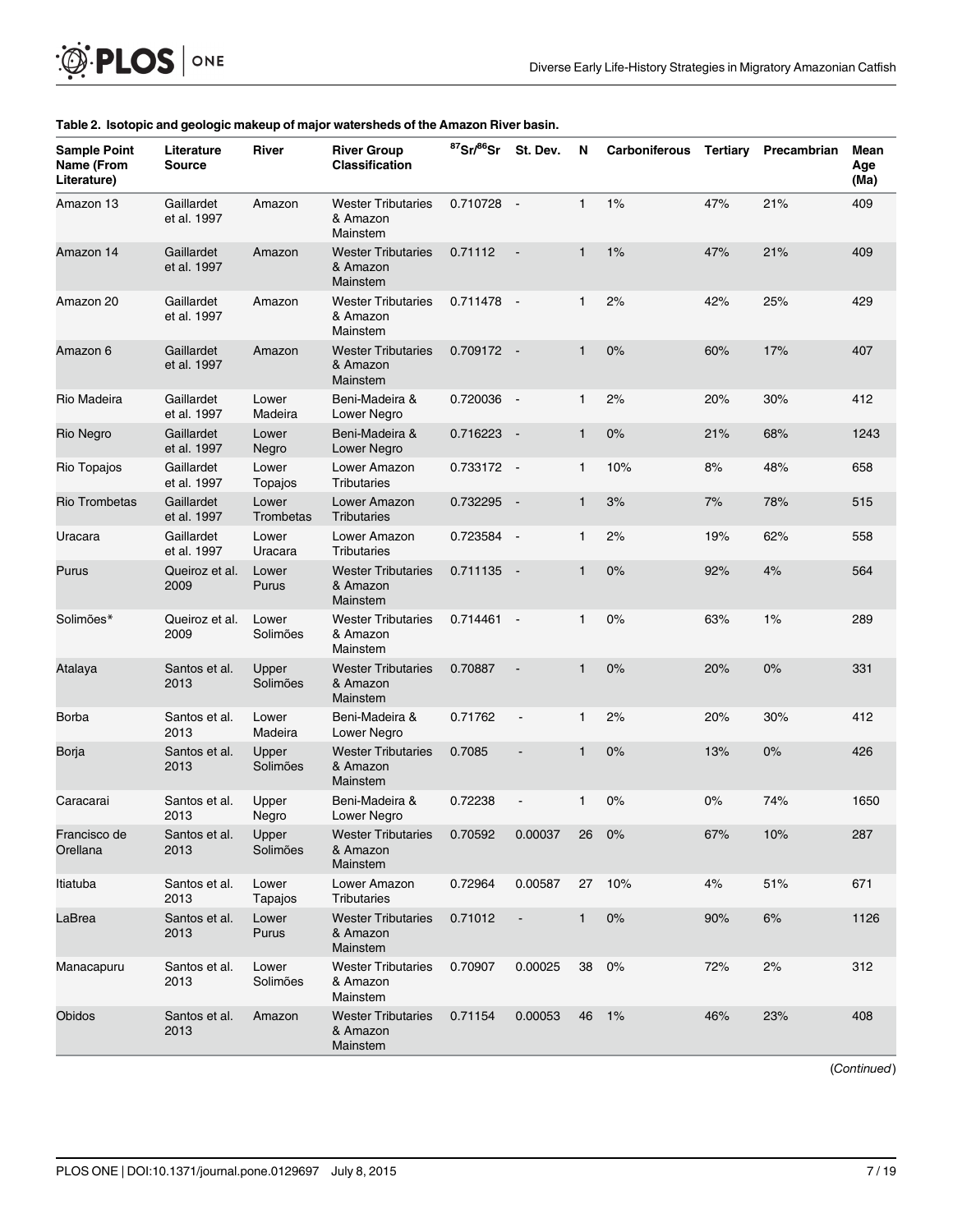<span id="page-7-0"></span>

| <b>Sample Point</b><br>Name (From<br>Literature) | Literature<br><b>Source</b>     | <b>River</b>       | <b>River Group</b><br><b>Classification</b>       | <sup>87</sup> Sr/ <sup>86</sup> Sr | St. Dev.          | N      | <b>Carboniferous</b> | Tertiary | Precambrian | Mean<br>Age<br>(Ma) |
|--------------------------------------------------|---------------------------------|--------------------|---------------------------------------------------|------------------------------------|-------------------|--------|----------------------|----------|-------------|---------------------|
| PortoVelho                                       | Santos et al.<br>2013           | Lower<br>Madeira   | Beni-Madeira &<br><b>Lower Negro</b>              | 0.71677                            | 0.00073           | 9      | 3%                   | 17%      | 22%         | 379                 |
| Ruranbaque                                       | Santos et al.<br>2013           | Upper<br>Madeira   | Beni-Madeira &<br>Lower Negro                     | 0.71730                            | 0.00126           | 38     | 17%                  | 13%      | 1%          | 433                 |
| Serrinha                                         | Santos et al.<br>2013           | Upper<br>Negro     | Lower Amazon<br><b>Tributaries</b>                | 0.73183                            | 0.00737           | 16     | 0%                   | 19%      | 80%         | 614                 |
| Tabitinga                                        | Santos et al.<br>2013           | Upper<br>Solimões  | <b>Wester Tributaries</b><br>& Amazon<br>Mainstem | 0.70881                            | 0.00029           | 9      | 0%                   | 75%      | 3%          | 200                 |
| Amazon Mouth<br>(Predicted)                      | Predicted<br>from<br>regression | Amazon             | <b>Wester Tributaries</b><br>& Amazon<br>Mainstem | 0.71625                            | 0.00787°          | $\sim$ | 2%                   | 40%      | 29%         | 482                 |
| Jari (Predicted)                                 | Predicted<br>from<br>regression | Lower Jari         | Lower Amazon<br><b>Tributaries</b>                | 0.72928                            | $0.00873^{\circ}$ | $\sim$ | 0%                   | 2%       | 89%         | 718                 |
| Paru (Predicted)                                 | Predicted<br>from<br>regression | Lower Paru         | Lower Amazon<br>Tributaries                       | 0.72703                            | $0.00845^{\circ}$ | $\sim$ | 1%                   | 4%       | 78%         | 515                 |
| <b>Tocantins</b><br>(Predicted)                  | Predicted<br>from<br>regression | Lower<br>Tocantins | Lower Amazon<br>Tributaries                       | 0.72683                            | $0.00884^{\circ}$ |        | 13%                  | 22%      | 36%         | 877                 |
| Xingu<br>(Predicted)                             | Predicted<br>from<br>regression | Lower<br>Xingu     | Lower Amazon<br><b>Tributaries</b>                | 0.72633                            | $0.00827^{\circ}$ |        | 2%                   | 13%      | 70%         | 1091                |

#### Table 2. (Continued)

\* Outlier dropped from regression analysis

 $\degree$  Values are prediction intervals of the regression from  $Eq 1$ .

Strontium ratios were taken from water samples reported in the literature for locations throughout the Amazon Basin and used as baselines to determine the likely location of fish movement. These samples were classified to three statistically distinguishable river group classifications using quadratic discriminant function analysis. Unsampled locations were predicted using geologic regression ([Eq 1](#page-9-0)).

doi:10.1371/journal.pone.0129697.t002

GTOPO30 dataset [[59\]](#page-17-0) and stream courses from the HydroSHED dataset [[60](#page-17-0)]. Geologic information came from the World Energy Assessment Geologic Map of the Amazon Region [\[61\]](#page-17-0).

We used geologic age as the primary candidate independent variables in our regression to predict the  ${}^{87}Sr/{}^{86}Sr$  signatures for unsampled tributaries, along with very general intrusive and extrusive rock-type categories [\(Fig 1B\)](#page-2-0). Our methods differed from Hegg et al. [[54\]](#page-17-0), who used rock type as the primary explanatory variable rather than age. We did this because the very generic designations of intrusive or extrusive rock available in our dataset were insufficient to provide explanatory power. The values for these candidate variables were calculated by converting the geologic age codes from the map attribute table to continuous variables using the mean age (Ma) of the geologic periods encompassed by each code using the International Chronostratigraphic Chart [\[62\]](#page-17-0). The percentage area of each rock age and type was then calculated within the watershed upstream of each  ${}^{87}Sr/{}^{86}Sr$  sample point. The mean age of each watershed, weighted by area, was also included as a potential explanatory variable for the regression, leaving twenty-four potential explanatory variables for the regression.

Model selection used a genetic algorithm selection procedure in the {glmulti} package for R [\[63](#page-17-0)]. We limited models to four terms to limit the number of potential models and included interaction terms. The genetic algorithm uses a search algorithm based on Darwinian natural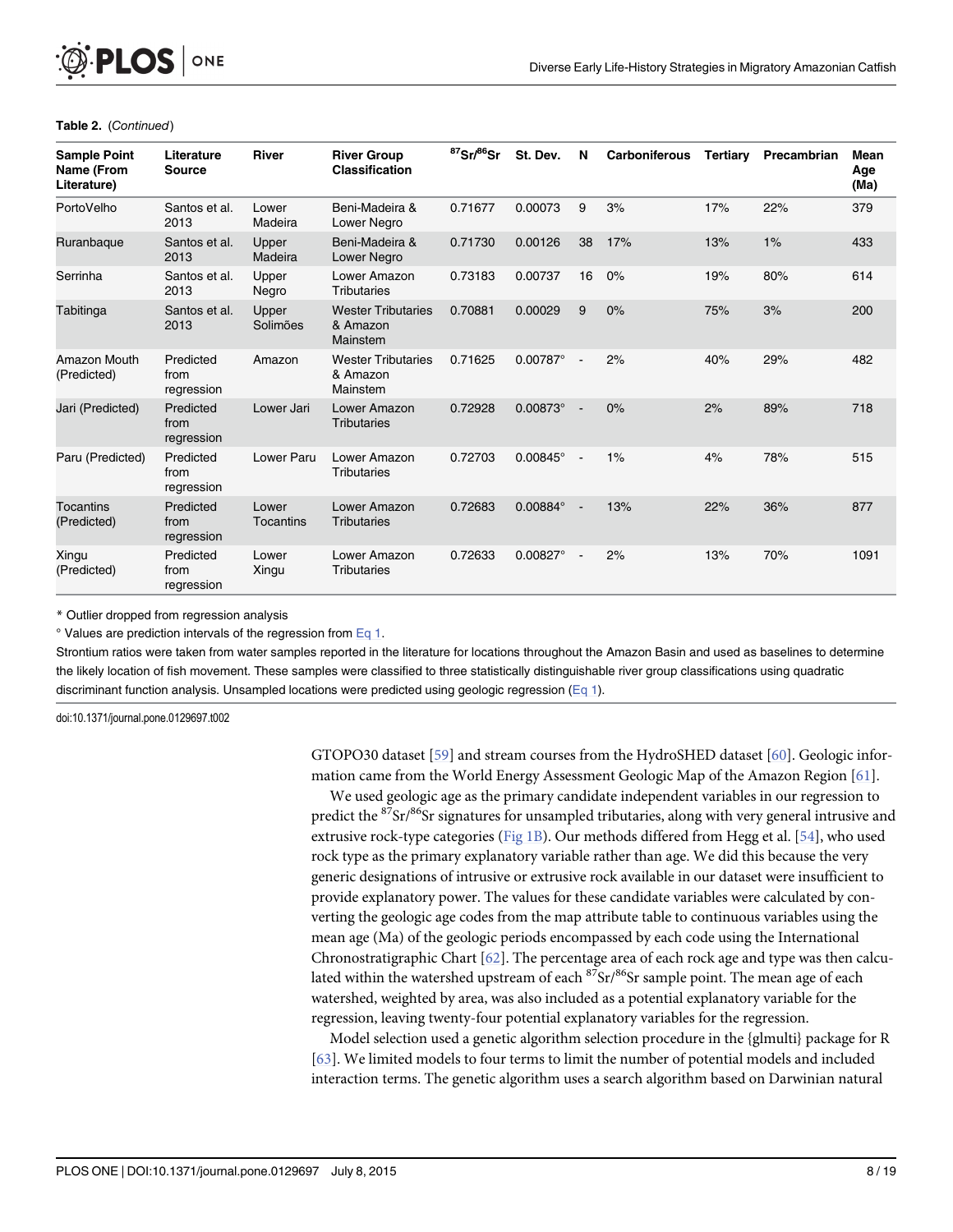<span id="page-8-0"></span>

[Fig 3. R](#page-5-0)iver isotopic signatures throughout the Amazon River basin. Strontium ratio values (y-axis) for each sampled and predicted watershed (x-axis) in the current study. Color indicates the classification to three river groups using quadratic discriminant function analysis. Solid error bars indicate the standard deviation where samples were repeated over time (See [Table 1](#page-3-0) for sample sizes). Dashed error bars indicate the prediction intervals from the geologic regression  $(\text{Eq 1})$  used to predict that point. Points bordered in black were misclassified during cross validation of the quadratic discriminant function.

doi:10.1371/journal.pone.0129697.g003

selection, an efficient method for model optimization when the number of potential models is large, as was the case with our geologic data [[64](#page-17-0)]. Akaike's Information Criterion optimized for small datasets (AICc) was used as the optimization criteria for the genetic algorithm, a criterion that penalizes over-parameterization [\[65\]](#page-17-0). One third of the sample points were randomly selected as a validation set, withheld from the model selection procedure, and used to assess prediction accuracy of the best model. The best model was then used to calculate the  ${}^{87}Sr/{}^{86}Sr$ values for the unsampled points in the basin, using the geology upstream of these points.

### Grouping of Distinguishable Watersheds

The water sample points were grouped into three distinguishable geographic regions using prior knowledge of the geography and geology of the watersheds [\(Table 1](#page-3-0), [Fig 1A](#page-2-0), Fig 3). River basins that were geographically contiguous and broadly geologically and chemically similar were grouped. The Amazon River mainstem and western tributaries, all considered whitewater rivers [[26\]](#page-15-0), were grouped together due to the overwhelming influence of the Andes on their chemistry. The Beni-Madeira River and lower Negro River were grouped due to similar chemical signatures from a mix of upland mountainous geology and old, lowland, Amazon and Guyana shield geology. The Negro River, being blackwater, would not be expected to contain large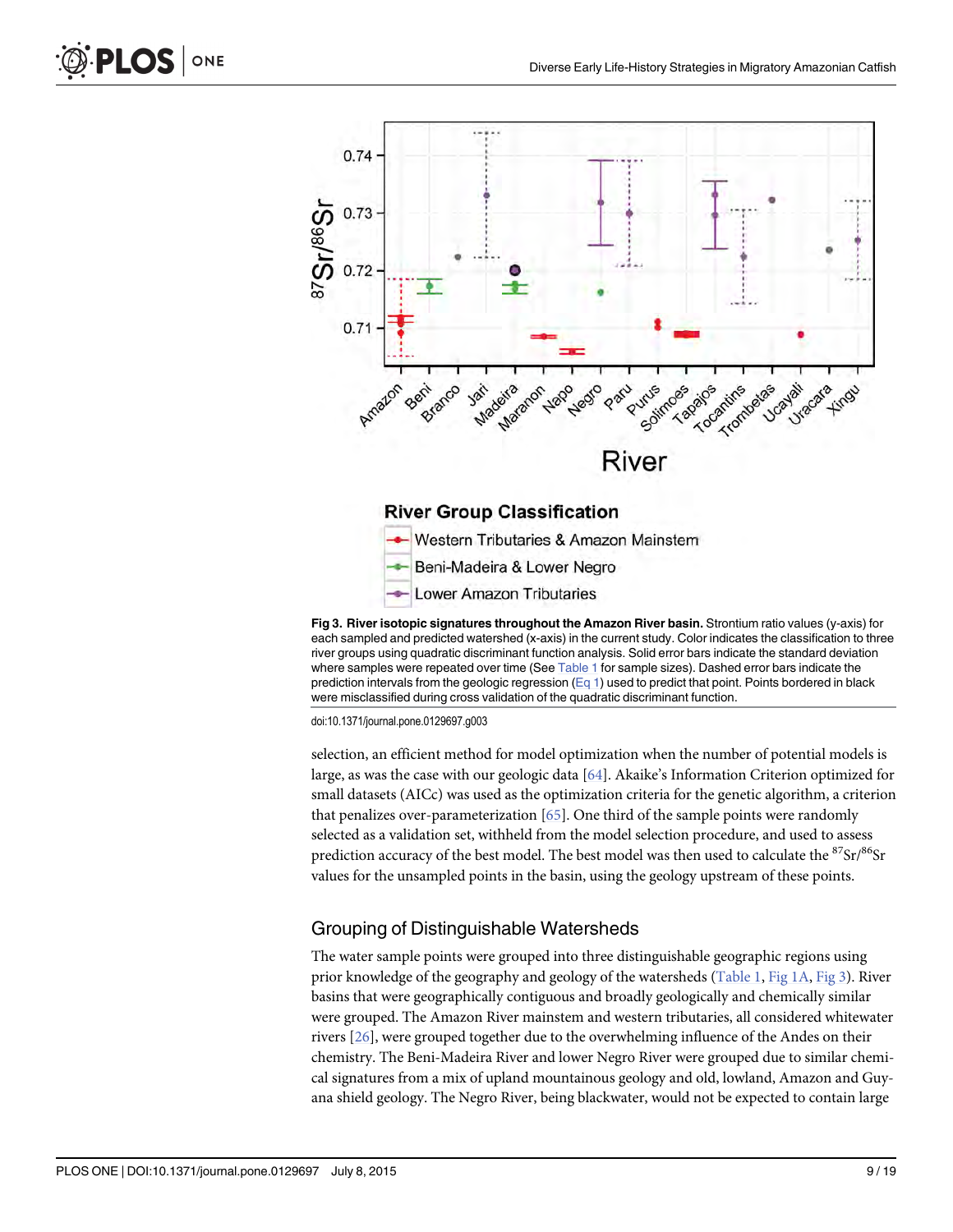<span id="page-9-0"></span>numbers of our target species, while the whitewater Madeira is a known fishery [[23](#page-15-0),[26](#page-15-0)]. The lower Amazon tributaries (below the Madeira River) were grouped due to the their similarly old, shield geologies resulting in high <sup>87</sup>Sr/<sup>86</sup>Sr values. These rivers are all considered clearwater tributaries  $[26]$  $[26]$  $[26]$ . These group assignments were then used as the training set, with  ${}^{87}Sr/{}^{86}Sr$  as the predictor and group as the response, to create a quadratic discriminant function. This discriminant function was then used in the following section to classify the  $87Sr/86Sr$  signatures recovered from fish otoliths to these three distinguishable river groups.

### Determining Fish Movement and Location

The transect of <sup>87</sup>Sr/<sup>86</sup>Sr values from the core to the rim of each otolith was analyzed using a PELT algorithm changepoint analysis (using the {changepoint} package in R  $[66]$  $[66]$  $[66]$ ) to determine when the mean  ${}^{87}Sr/{}^{86}Sr$  values changed to a new stable signature. This changepoint algorithm generated mean values and starting points for each stable region within the otolith transect using a penalty value of 0.0001 [[67](#page-18-0)]. Each stable signature was assumed to correspond to movement into a new river signature, with the first stable signature corresponding to early rearing. In some cases the changepoint algorithm returned erroneous means for small portions of the signature, in locations were the means was obviously unstable. Such fragments were manually removed.

Stable otolith signatures were then classified to their likely location using the discriminant function developed from known and predicted water sampling points in the prior section. Because a priori probability of group membership was unknown, the prior probabilities for the discriminant function were set to be equal among groups. After classification, the results were plotted and the data were assessed to determine trends in early rearing and movement both within and among the three sampled species.

### **Results**

### Baseline Water Sampling and Prediction

The most parsimonious model without interaction terms explained  $\sim80\%$  of the variation in the data but provided an unreasonably high prediction for the mouth of the Amazon River. We had no direct evidence of significant geologic interactions; however, we included interactions in a second model selection exercise in hopes of finding a parsimonious model that better fit the available data. We limited the maximum number of model terms to four to limit the number of potential models available from the twenty-four available variables plus interactions. This limit is reasonable since more terms would risk over parameterization given the number of observations used to build the model. Under these conditions the AICc model-selection algorithm selected three models that were greater than two AICc points superior to the next most parsimonious model. The top model,

 ${}^{87}Sr/{}^{86}Sr=(0.0263)Precambrian-(0.676)Precambrian: Tertiary-(0.0011)Mean\ Water shed\ Age<sup>(weighted by area)</sup> + \mathcal{E}(1)$ 

explained 89% (Adjusted  $R^2$ ) of the variation in the data, provided the best prediction residuals for the validation set, and resulted in a more reasonable prediction of the mouth of the Amazon. This equation was used to predict the  ${}^{87}Sr/{}^{86}Sr$  signatures for the five unsampled watersheds.

### Grouping of Distinguishable Watersheds

A quadratic discriminant function provided the best cross-validation error rate (3.6%) for discriminating all the watersheds into the three regions. One predicted value for the Madeira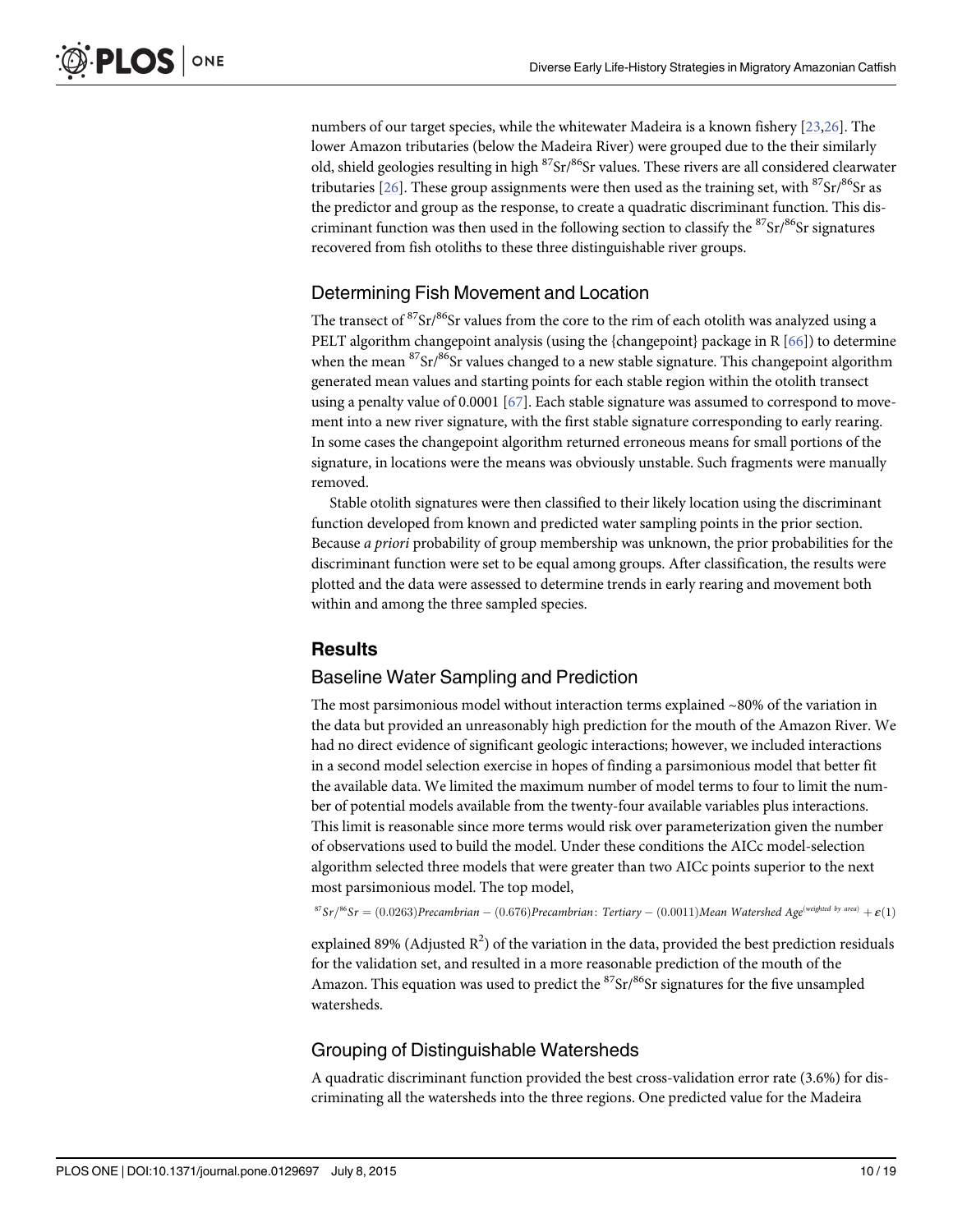<span id="page-10-0"></span>River was the lone misclassification from the validation set, being classified to the Lower Amazon Tributaries group. One sample from the Solimões River was dropped from the training set as an outlier [\(Table 2](#page-6-0)). The value for this site was unexplainably high in comparison to the multi-year samples above and below it on the river. While no explanation for this discrepancy was forthcoming from the original study, Bouchez et al. [[68](#page-18-0)] found that lateral heterogeneity in  $87$ Sr/ $86$ Sr signatures can persist for long distances below confluences in the Solimões.

### Determining Fish Movement and Location

Changes in  ${}^{87}Sr/{}^{86}Sr$  ratio, indicating movement, were common across each of the three species. Movement between distinguishable river groups, as determined by discriminant function classification, was less frequent. Over 70% of dourada exhibited movement between stable signatures based on changepoint analysis, however only two (14%) showed movement between distinguishable river groups after discrimant function classification ([Fig 4A\)](#page-12-0). Sample BR24 started life in the Amazon Mainstem and Western Tributaries signature before moving to a signature consistent with the Lower Amazon Tributaries river group. Sample BR25 began life with a signature consistent with the Lower Amazon Tributaries river group, before moving twice to a signature consistent with the Beni-Madeira and Lower Negro group with a small region consistent with the Amazon Mainstem and Western Tributaries river group.

Of five piramutaba, two (40%) were shown to move between stable signatures but none moved outside the Amazon Mainstem and Western Tributaries river group based on discriminant function classification ( $Fig 4B$ ). Of the three piraíba samples two showed movement, both of which moved between the Beni-Madeira and Lower Negro River group and the Amazon Mainstem and Western Tributaries [\(Fig 4C](#page-12-0)).

Overall, these results indicated that the majority of fish begin life in the Amazon Mainstem and Western Tributaries signature, a signature which contains within it the estuary signature, the expected location of early rearing [[23](#page-15-0)]. Our results were unable to distinguish the Amazon mainstem signature from that of the estuary, the expected location of early rearing. However, we would expect the signature to be intermediate between that of the signature of the Amazon River mouth and the global marine signature of 0.70918 resulting from the mixing of the two water bodies. The resulting estuary signature would be contained with the range of the Amazon Mainstem and Western Tributaries classification.

Conversely, some portion of fish begin life, and undergo some or all of their rearing, in signatures indicative of freshwater ([Fig 4A, 4B and 4C](#page-12-0)). Sample BR25 (dourada) and BF1 (piraíba) were the two most obvious examples, starting life with signatures that correspond to the Beni-Madeira and Lower Negro and Lower Amazon Tributary signatures. Many of the fish that remained within the Amazon Mainstem and Western Tributaries river group began life with signatures  $> 0.71$ , significantly higher than the Mainstem Amazon River signatures [\(Table 2](#page-6-0)) and the global marine signature, and thus likely an upriver signature. Others (BR6, BR8, BV1, BF2) spent large portions of their lives in distinctly upriver environments.

Otolith microchemistry data is available in [S1 Table.](#page-14-0)

### **Discussion**

Understanding the migration ecology of Amazon catfish represents an opportunity to understand the large-scale ecosystem processes of long distance aquatic migration in an intact, native fish population. These fish also represent an international conservation challenge, as their movements stretch across multiple national boundaries [[35](#page-16-0)] and are potentially threatened by several hydropower projects  $[16–19]$  $[16–19]$  $[16–19]$  $[16–19]$ . The first step in understanding these ecological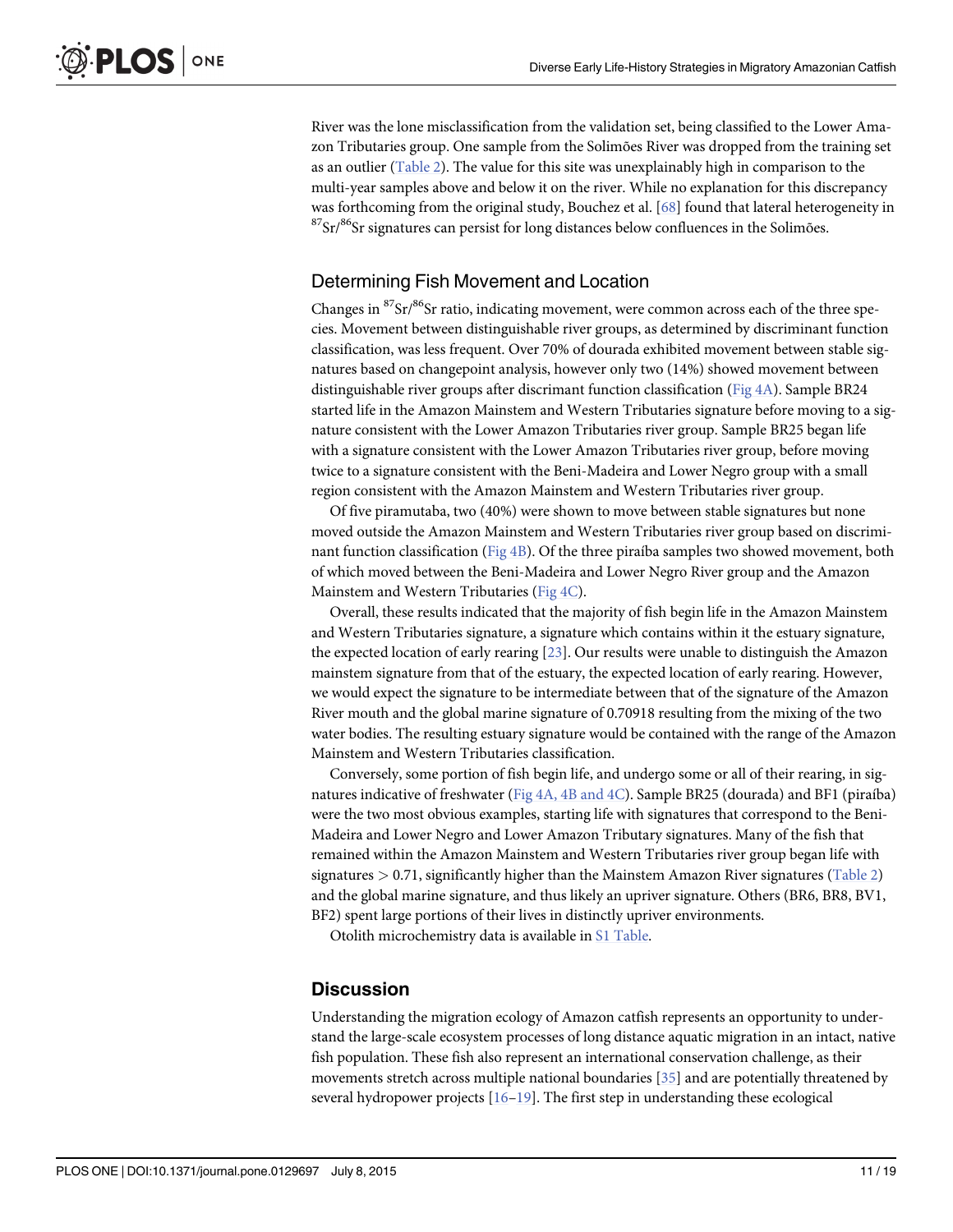

### (A) Dourada (B. rousseauxii)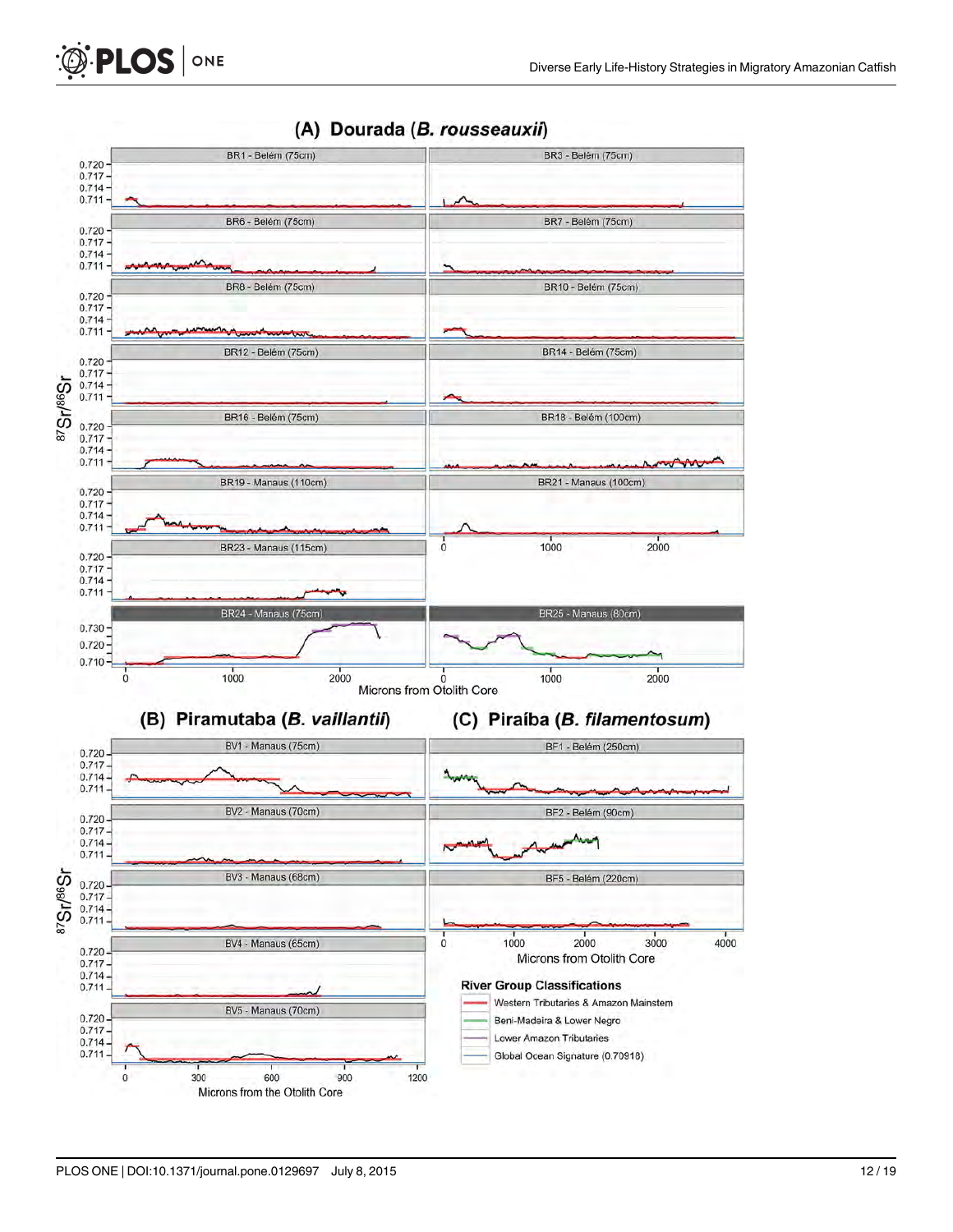[Fig 4. L](#page-10-0)ocation classification of <sup>87</sup>Sr/<sup>86</sup>Sr signatures in otolith transects. Plots show the variation in <sup>87</sup>Sr/<sup>86</sup>Sr (y-axis) over the life of sampled fish, represented as distance from the otolith core in microns (x-axis). Horizontal colored lines indicate stable signatures identified using changepoint analysis, with colors representing inclusion in one of three statistically distinguishable river groups based on quadratic discriminant analysis. Fourteen samples of dourada (A) were collected in Belém and Manaus fish markets. Five samples of piramutaba (B) were collected in Manaus. Three samples of piraíba (C) were collected in Belém. Dark grey chart labels indicate a different y-axis scale was used to accommodate large variations in <sup>87</sup>Sr/<sup>86</sup>Sr. The x-axis scale differs for all fish depending on the width of the otolith, which varies based on age, growth and species specific factors.

doi:10.1371/journal.pone.0129697.g004

<span id="page-12-0"></span>**PLOS** ONE

processes, and their effects on the fishery, is a robust understanding of their migratory movements at a finer scale than is currently available from fisheries data.

Our results provide the first reported reconstruction of movements and migrations of individual Brachyplatystoma spp. in the Amazon Basin using chemical signatures from otoliths. Applying these techniques in this system appears promising for improving our understanding of the migratory movements of these species, which are currently understood only at the most basic level. While this work is preliminary,  ${}^{87}Sr/{}^{86}Sr$  signatures appear capable of identifying large-scale fish movements at a meaningful spatial scale; between important river systems within the basin. Further, movement between areas with stable signatures can be observed within statistically distinguishable river groups, indicating that improved baselines and larger sample collections should allow greater resolution. Discrimination of fish location and movement may also be improved by applying multivariate analyses of elemental signatures in concert with  ${}^{87}Sr/{}^{86}Sr$  signatures [[69](#page-18-0)–[71\]](#page-18-0).

We observed diversity in rearing location and behavior among a minority of individuals in each of the three species sampled using otolith  ${}^{87}Sr/{}^{86}Sr$  movement reconstructions and discriminant function classification to location. For example, fish BR25 (a dourada caught in Manaus) appears to have spent most of its early life in areas with very high  $87$ Sr $/86$ Sr ratios assigned to the Lower Amazon Tributaries river group ( $Fig 4A$ ). The chemical signatures of this fish indicate that rather than drifting to the estuary to rear, it spent the first third of its life in a lower tributary of the Amazon River before moving to a signature indicative of areas between the Madeira and Amazon Rivers, finally being caught near between Manaus and the mouth of the Madeira (as reported by the fishermen who provided the samples in Manaus). Notably, the signatures appear to support the idea that this fish never traveled to the estuary. Fish BF1 (piraíba) also showed a significant length of freshwater rearing in a signature assigned to the Beni-Madeira and Lower Negro river group ( $Fig 4C$ ).

Indeed, several additional dourada and piraíba, and one piramutaba all appeared to have spent significant time in  ${}^{87}Sr/{}^{86}Sr$  signatures greater than 0.7100 (Fig 4A, 4B and 4C). This signature is higher than all but one location on the mainstem Amazon River and significantly higher than the accepted global marine signature of 0.70918 considering the analytical precision that is possible for otolith measurements. We would expect estuarian signatures to fall between the <sup>87</sup>Sr/<sup>86</sup>Sr signature of the Amazon mouth and the global marine signature except very near the mouth of the Tocantins. The Tocantins signature is likely attenuated significantly by Amazon River water flowing through the Canal de Breves which noticeably muddies the water flowing from the Tocantins  $[23]$ . Further, the estuary signature should converge to the marine signature at relatively low salinities due to the much higher strontium concentration of the ocean [\[72](#page-18-0)]. This indicates the possibility that a larger percentage of our samples may have reared upriver of the estuary as well, but our methods were unable to detect it.

Ecologically, the presence of upriver  ${}^{87}Sr/{}^{86}Sr$  signatures during the rearing phase indicates that in some situations a rearing strategy that forgoes the high growth potential of the estuary may provide overall fitness benefits. This finding suggests that the life-history of these species is more complex than has been previously understood. The potential existence of a freshwater rearing life-history, based on evidence for alternative spawning periods in the upper reaches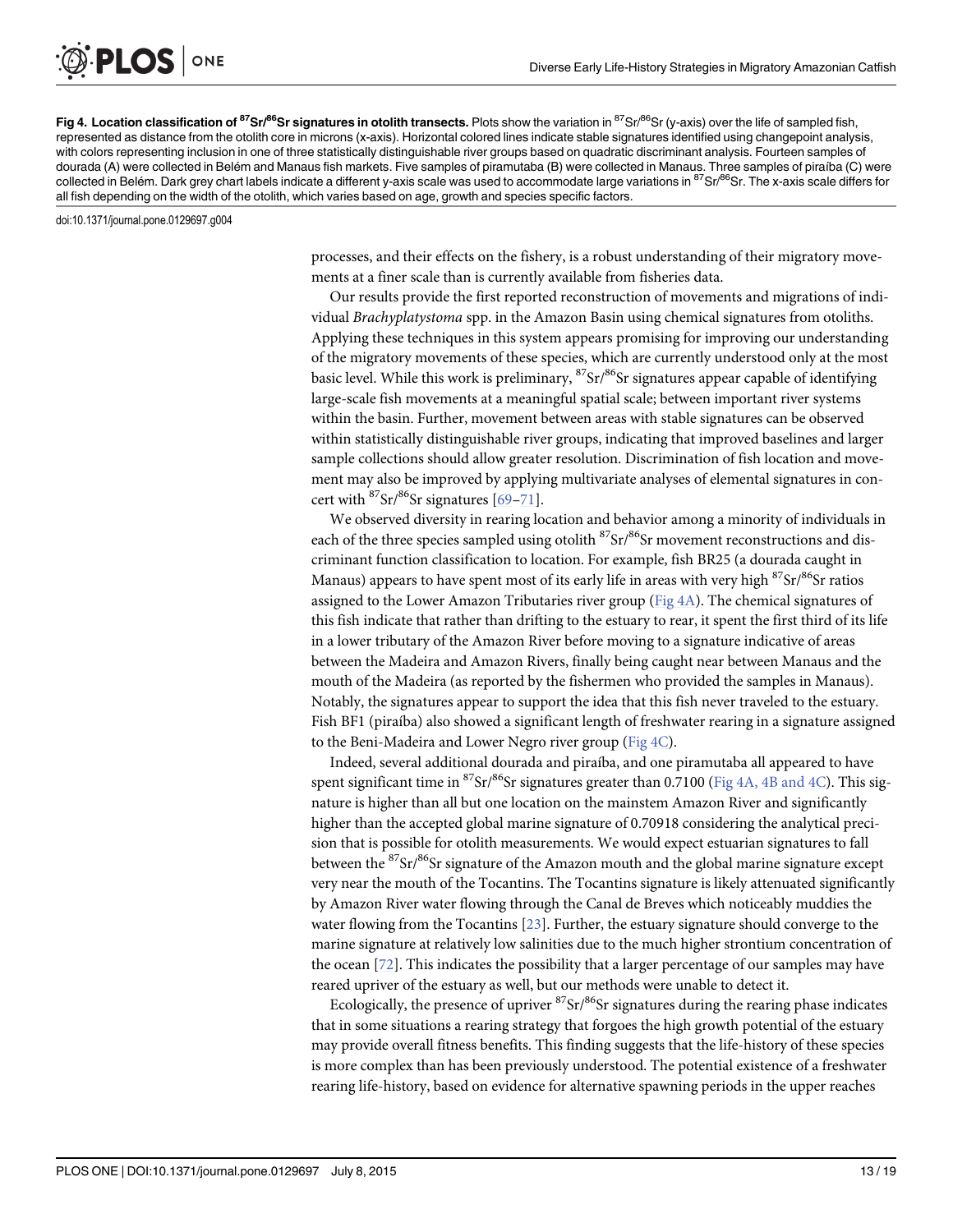<span id="page-13-0"></span>which do not fit the conventional estuary rearing model, was theorized by García Vasquez et al. [\[33](#page-16-0)]. This model is supported by evidence of young and immature fish present in the far western Amazon before and during the spawning season when the prevailing hypothesis would place these fish in the estuary [\[24,](#page-15-0)[35](#page-16-0),[36](#page-16-0)].

Understanding the extent of diversity in life history strategies is critical for managing these little-studied native species, especially in habitats facing current and future perturbations. Variations in life history have been shown to affect recruitment, survival, and fisheries sustainability in other long-distance migratory fish  $[73–75]$  $[73–75]$  $[73–75]$ . These species may home to their natal rivers, and sub-population structure and associated differences in life history may exist [\[37,38](#page-16-0)], which may have important implications for planning and policy decisions related to dam placement and fishery management. For instance, fishing pressure in the estuary is high, potentially limiting juvenile escapement to upriver fisheries [[24](#page-15-0),[35](#page-16-0)]. Freshwater rearing life-histories would avoid the high fishing pressures in the estuary, potentially increasing survival and providing important recruitment to upriver fisheries in the Western Amazon, fisheries which appear to be overfished [\[24,25,](#page-15-0)[31](#page-16-0)].

Dams in particular have been shown to decrease life-history diversity of other major migratory fisher species, with consequences for their conservation and fisheries sustainability [[76,77](#page-18-0)] and diverse source populations appear to provide resilient fisheries over time  $[74]$ . So, the extent to which dams or other anthropogenic disturbances decrease the diversity of source populations in dourada, piramutaba, and piraíba could have adverse impacts on the sustainability of the fishery. The pace of dam building in the major Amazon Basin tributaries  $[16,17,19]$ ; the difficulty of providing significant fish passage in Amazonian rivers  $[21]$  $[21]$  $[21]$ ; and the known and suspected effects of dams on the migration of these migratory catfish species [\[6](#page-14-0)[,29](#page-16-0)[,78\]](#page-18-0) increase the need to understand the details of their migration ecology. Only with detailed knowledge of Brachyplatystoma migration ecology can policymakers weigh the effects of dams on the sustainability of this important fishery.

Our study raises numerous important questions and opportunities for future research. While it is clear that water chemistry signatures for the Amazon basin can be classified into meaningful groups, such results do not necessarily translate into concrete interpretation of fish movement at anything but the largest of scales. Our understanding of the degree to which the movements and migrations of individual fish can be interpreted at the scale of the entire Amazon basin is in its infancy. At smaller spatial scales, many of the local tributaries to the major rivers of the Amazon basin exhibit vastly different signatures than those of the main channels, which reflect the headwater signature of the Andes or the Brazilian and Guyana Shield geology [\[51](#page-17-0)]. Incomplete or slow mixing of different signatures, especially across muddy whitewater and tannic blackwater rivers, may occur over extended river distances, which may create unexpected intermediate signatures [[68\]](#page-18-0). Furthermore, our understanding of temporal variation associated with available empirical data is limited. Especially in the Amazon estuary our understanding of the  ${}^{87}Sr/{}^{86}Sr$  signatures in this seasonally dynamic environment are limited. Increased understanding of these estuarian signatures is critically important to understanding these species using otolith microchemistry studies. Our study species are thought to inhabit only the larger, mainstem tributaries, making large scale location classification useful. At smaller geographic scales additional ground truth sampling of fish and water chemistry is needed to constrain the scale at which movements and migrations can be accurately interpreted from otolith data. Otolith sampling across larger areas of the Amazon may also allow elemental ratios, which are fractionated biologically unlike  ${}^{87}Sr/{}^{86}Sr$ , to be used in addition to  $87$ Sr/ $86$ Sr to improve location analysis.

Overall, this study highlights the feasibility and utility of the latest otolith chemistry techniques to greatly improve our understanding of the movements and ecology of these important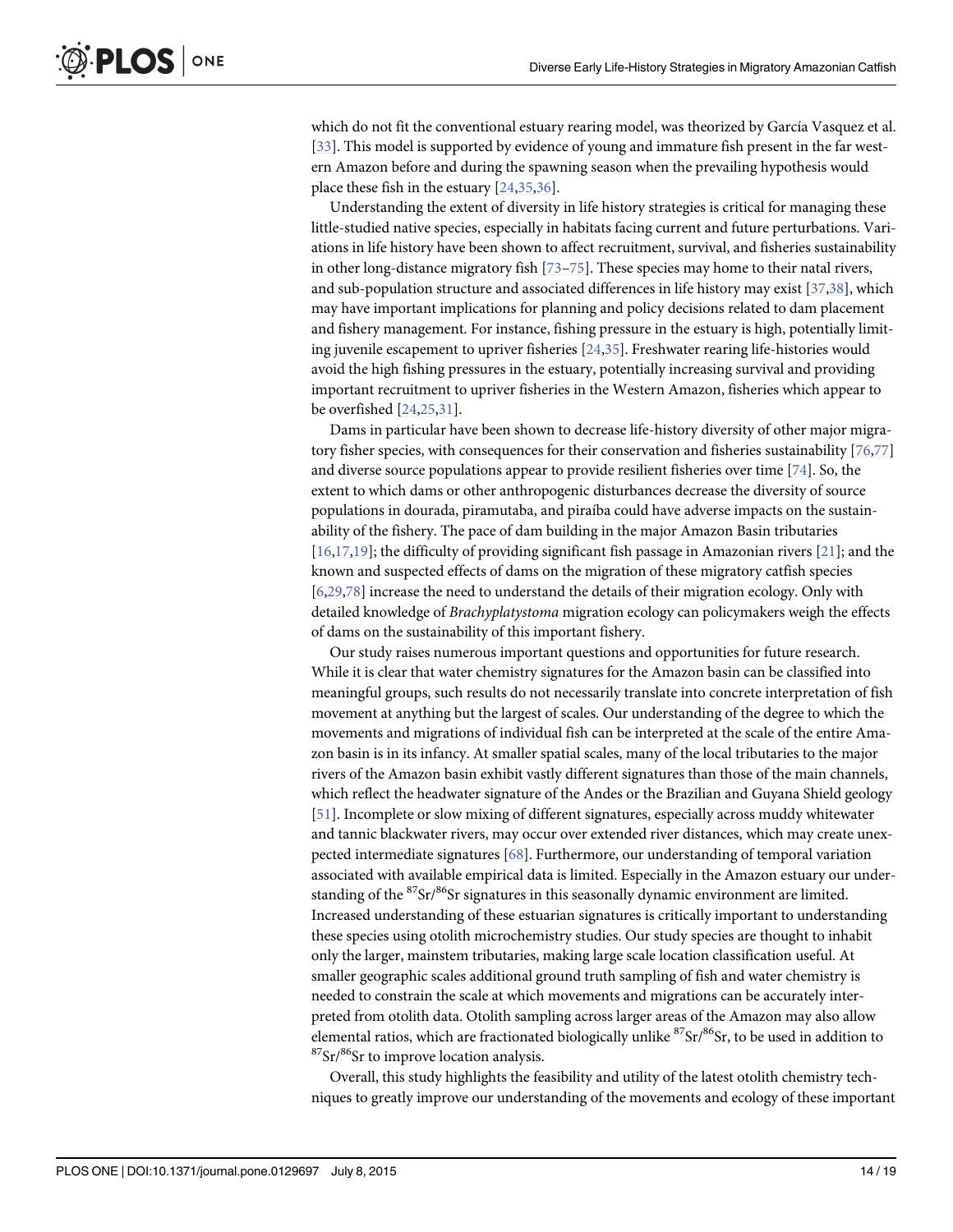native fishes throughout the entire Amazon basin. Recent declines in the fishery point to the necessity of conducting this research [\[22](#page-15-0)[,28,](#page-16-0)[79\]](#page-18-0). Migratory catfish in the Amazon Basin are several of only a few large, freshwater fishes worldwide that are not currently imperiled due to anthropogenic changes to freshwater ecosystems [\[12\]](#page-15-0). However, as fishing pressure increases, land use and forest clearing affect the river system, and dams threaten migration routes and access to critical habitats, these populations will likely be affected. The sustainability of these populations and the fisheries they support, especially across international borders, continues to depend on accurate population assessments of based on detailed knowledge of their behavior and ecology.

### Supporting Information

[S1 Table](http://www.plosone.org/article/fetchSingleRepresentation.action?uri=info:doi/10.1371/journal.pone.0129697.s001). Otolith transect data. Table of raw otolith transect data for each sample analyzed. (XLSX)

### Acknowledgments

Thanks to A. Fremier and P. Anders for their encouragement and help in framing the project at the earliest stages, as well as sharp outside editing. Thanks to C. Cooper for editing and moral support. Thanks to L. Rayala for applying his practiced editing eye. Thank you to Z. Hogan for providing constructive feedback on the project proposal. Thanks to M. Andrade, A. Zuluaga and D. Bastos for help with sample collection in Manaus and Belém, as well as to the fishermen who volunteered their catch for sampling. Thanks to J. Vervoort and C. Knaack at the Washington State University Geoanalytical Laboratory for use of their equipment for isotopic analysis. T. Giarrizzo received a productivity grant from CNPq (process: 308278/2012-7), and was funded by CAPES (PNPD and Pró-Amazônia: biodiversidade e sustentabilidade).

### Author Contributions

Conceived and designed the experiments: JCH TG. Performed the experiments: JCH TG. Analyzed the data: JCH. Contributed reagents/materials/analysis tools: JCH TG BPK. Wrote the paper: JCH TG BPK.

#### References

- [1.](#page-1-0) Bauer S, Hoye BJ (2014) Migratory Animals Couple Biodiversity and Ecosystem Functioning Worldwide. Science (80-) 344: 54-54(8: ). Available: [http://www.sciencemag.org/cgi/doi/10.1126/science.](http://www.sciencemag.org/cgi/doi/10.1126/science.1242552) [1242552.](http://www.sciencemag.org/cgi/doi/10.1126/science.1242552) Accessed 2014 April 3.
- [2.](#page-1-0) Bowlin MS, Bisson I-A, Shamoun-Baranes J, Reichard JD, Sapir N, Marra PP, et al. (2010) Grand challenges in migration biology. Integr Comp Biol 50: 261–279. Available: [http://www.ncbi.nlm.nih.gov/](http://www.ncbi.nlm.nih.gov/pubmed/21558203) [pubmed/21558203.](http://www.ncbi.nlm.nih.gov/pubmed/21558203) Accessed 2014 April 30. doi: [10.1093/icb/icq013](http://dx.doi.org/10.1093/icb/icq013) PMID: [21998852](http://www.ncbi.nlm.nih.gov/pubmed/21998852)
- 3. Poiani K, Richter BD, Anderson MG, Richter HE (2000) Biodiversity Conservation at Multiple Scales: Functional Sites, Landscapes, and Networks. Bioscience 50: 133. Available: [http://bioscience.](http://bioscience.oxfordjournals.org/cgi/doi/10.1641/0006-3568(2000)050[0133:BCAMSF]2.3.CO;2) [oxfordjournals.org/cgi/doi/10.1641/0006-3568\(2000\)050\[0133:BCAMSF\]2.3.CO;2.](http://bioscience.oxfordjournals.org/cgi/doi/10.1641/0006-3568(2000)050[0133:BCAMSF]2.3.CO;2)
- [4.](#page-1-0) Webster MS, Marra PP, Haig SM, Bensch S, Holmes RT (2002) Links between worlds: unraveling migratory connectivity. Trends Ecol Evol 17: 76–83. Available: [http://linkinghub.elsevier.com/retrieve/](http://linkinghub.elsevier.com/retrieve/pii/S0169534701023801) [pii/S0169534701023801.](http://linkinghub.elsevier.com/retrieve/pii/S0169534701023801)
- [5.](#page-1-0) Wilcove DS, Wikelski M (2008) Going, going, gone: is animal migration disappearing. PLoS Biol 6: e188. Available: [http://www.pubmedcentral.nih.gov/articlerender.fcgi?artid=2486312&tool =](http://www.pubmedcentral.nih.gov/articlerender.fcgi?artid=2486312&tool�=�pmcentrez&rendertype�=�abstract) [pmcentrez&rendertype = abstract](http://www.pubmedcentral.nih.gov/articlerender.fcgi?artid=2486312&tool�=�pmcentrez&rendertype�=�abstract). Accessed 2014 May 15. doi: [10.1371/journal.pbio.0060188](http://dx.doi.org/10.1371/journal.pbio.0060188) PMID: [18666834](http://www.ncbi.nlm.nih.gov/pubmed/18666834)
- [6.](#page-1-0) Freeman BJF (2003) Ecosystem-Level Consequences of Migratory Faunal Depletion Caused by Dams. Am Fish Soc Symp 35: 255–266. Available: [http://www.esf.edu/efb/limburg/watershedEcology/](http://www.esf.edu/efb/limburg/watershedEcology/Readings/Freeman-dams.pdf) [Readings/Freeman-dams.pdf](http://www.esf.edu/efb/limburg/watershedEcology/Readings/Freeman-dams.pdf).

<span id="page-14-0"></span>**PLOS** I

ONE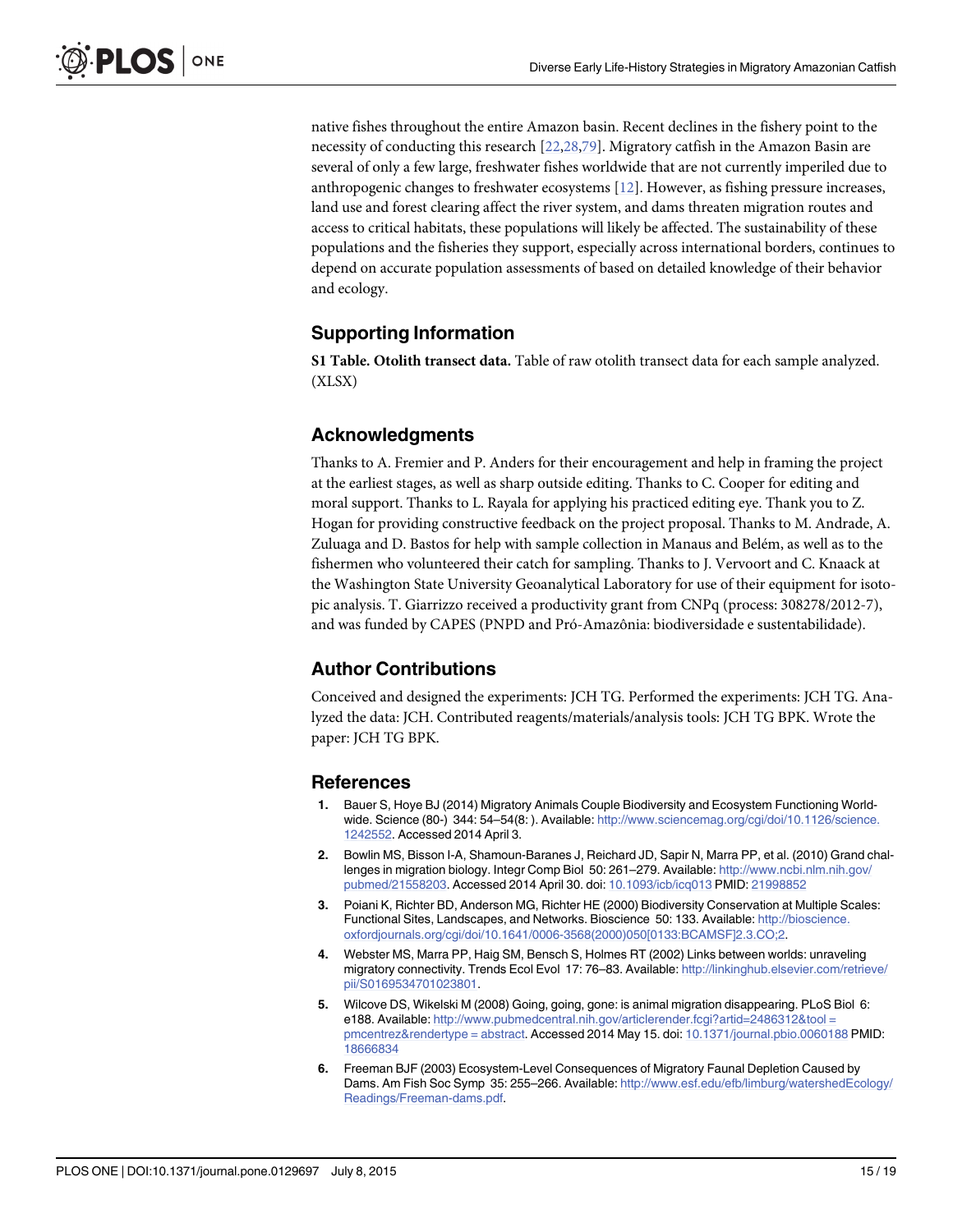- <span id="page-15-0"></span>7. Dudgeon D, Arthington AH, Gessner MO, Kawabata Z- I, Knowler DJ, Lévêque C, et al. (2006) Freshwater biodiversity: importance, threats, status and conservation challenges. Biol Rev Camb Philos Soc 81: 163–182. Available: [http://www.ncbi.nlm.nih.gov/pubmed/16336747.](http://www.ncbi.nlm.nih.gov/pubmed/16336747) Accessed 2014 April 29. PMID: [16336747](http://www.ncbi.nlm.nih.gov/pubmed/16336747)
- 8. Tockner K, Pusch M, Gessner J, Wolter C (2011) Domesticated ecosystems and novel communities: challenges for the management of large rivers. Ecohydrol Hydrobiol 11: 167-174. Available: [http://](http://linkinghub.elsevier.com/retrieve/pii/S1642359311700131) [linkinghub.elsevier.com/retrieve/pii/S1642359311700131.](http://linkinghub.elsevier.com/retrieve/pii/S1642359311700131) Accessed 2014 May 5.
- 9. Rosenberg DM, Mccully P, Pringle CM (2000) Global-Scale Environmental Effects of Hydrological Alterations: Introduction. Bioscience 50: 746. Available: [http://bioscience.oxfordjournals.org/cgi/doi/10.](http://bioscience.oxfordjournals.org/cgi/doi/10.1641/0006-3568(2000)050[0746:GSEEOH]2.0.CO;2) [1641/0006-3568\(2000\)050\[0746:GSEEOH\]2.0.CO;2](http://bioscience.oxfordjournals.org/cgi/doi/10.1641/0006-3568(2000)050[0746:GSEEOH]2.0.CO;2). Accessed 2014 May 19.
- 10. Foley JA, DeFries R, Asner GP, Barford C, Bonan G, Carpenter SR, et al. (2005) Global consequences of land use. Science ( 80-) 309: 570.
- [11.](#page-1-0) Carpenter SR, Stanley EH, Vander Zanden MJ (2011) State of the World's Freshwater Ecosystems: Physical, Chemical, and Biological Changes. Annu Rev Environ Resour 36: 75–99. Available: [http://](http://www.annualreviews.org/doi/abs/10.1146/annurev-environ-021810-094524) [www.annualreviews.org/doi/abs/10.1146/annurev-environ-021810-094524](http://www.annualreviews.org/doi/abs/10.1146/annurev-environ-021810-094524). Accessed 2014 March 21.
- [12.](#page-1-0) Allan JD, Abell R, Hogan Z, Revenga C, Taylor BW, Welcomme RL, et al. (2005) Overfishing of Inland Waters. Bioscience 55: 1041. Available: [http://bioscience.oxfordjournals.org/cgi/doi/10.1641/0006-](http://bioscience.oxfordjournals.org/cgi/doi/10.1641/0006-3568(2005)055[1041:OOIW]2.0.CO;2) [3568\(2005\)055\[1041:OOIW\]2.0.CO;2](http://bioscience.oxfordjournals.org/cgi/doi/10.1641/0006-3568(2005)055[1041:OOIW]2.0.CO;2).
- 13. Pikitch EK, Doukakis P, Lauck L, Chakrabarty P, Erickson DL (2005) Status, trends and management of sturgeon and paddlefish fisheries. Fish Fish 6: 233–265. Available: [http://doi.wiley.com/10.1111/j.](http://doi.wiley.com/10.1111/j.1467-2979.2005.00190.x) [1467-2979.2005.00190.x.](http://doi.wiley.com/10.1111/j.1467-2979.2005.00190.x) PMID: [16207362](http://www.ncbi.nlm.nih.gov/pubmed/16207362)
- [14.](#page-1-0) Stone R (2007) The last of the leviathans. Science (80-) 316: 1684. Available: [http://www.sciencemag.](http://www.sciencemag.org/content/316/5832/1684.short) [org/content/316/5832/1684.short](http://www.sciencemag.org/content/316/5832/1684.short). Accessed 2014 May 30. PMID: [17588909](http://www.ncbi.nlm.nih.gov/pubmed/17588909)
- [15.](#page-1-0) Dudgeon D (2011) Asian river fishes in the Anthropocene: threats and conservation challenges in an era of rapid environmental change. J Fish Biol 79: 1487–1524. Available: [http://www.ncbi.nlm.nih.gov/](http://www.ncbi.nlm.nih.gov/pubmed/22136237) [pubmed/22136237.](http://www.ncbi.nlm.nih.gov/pubmed/22136237) Accessed 2014 May 15. doi: [10.1111/j.1095-8649.2011.03086.x](http://dx.doi.org/10.1111/j.1095-8649.2011.03086.x) PMID: [22136237](http://www.ncbi.nlm.nih.gov/pubmed/22136237)
- [16.](#page-1-0) Fearnside PM (2006) Dams in the Amazon : Belo Monte and Brazil's Hydroelectric Development of the Xingu River Basin. Environ Manage 38: 16–27. PMID: [16738820](http://www.ncbi.nlm.nih.gov/pubmed/16738820)
- [17.](#page-13-0) Fearnside PM (2014) Impacts of Brazil's Madeira River Dams: Unlearned lessons for hydroelectric development in Amazonia. Environ Sci Policy 38: 164–172. Available: [http://www.sciencedirect.com/](http://www.sciencedirect.com/science/article/pii/S1462901113002724) [science/article/pii/S1462901113002724](http://www.sciencedirect.com/science/article/pii/S1462901113002724). Accessed 2014 May 12.
- 18. Tavener B (2012) New Dams Planned for Heart of Amazon. Rio Times. Available: [http://riotimesonline.](http://riotimesonline.com/brazil-news/rio-politics/new-dams-planned-for-heart-of-amazon/) [com/brazil-news/rio-politics/new-dams-planned-for-heart-of-amazon/](http://riotimesonline.com/brazil-news/rio-politics/new-dams-planned-for-heart-of-amazon/).
- [19.](#page-10-0) Finer M, Jenkins CN (2012) Proliferation of hydroelectric dams in the Andean Amazon and implications for Andes-Amazon connectivity. PLoS One 7: e35126. Available: [http://www.pubmedcentral.nih.gov/](http://www.pubmedcentral.nih.gov/articlerender.fcgi?artid=3329437&tool�=�pmcentrez&rendertype�=�abstract) [articlerender.fcgi?artid=3329437&tool = pmcentrez&rendertype = abstract.](http://www.pubmedcentral.nih.gov/articlerender.fcgi?artid=3329437&tool�=�pmcentrez&rendertype�=�abstract) Accessed 2014 May 1. doi: [10.1371/journal.pone.0035126](http://dx.doi.org/10.1371/journal.pone.0035126) PMID: [22529979](http://www.ncbi.nlm.nih.gov/pubmed/22529979)
- [20.](#page-1-0) Forero J (2013) Power-hungry Brazil builds dams, and more dams, across the Amazon. Washington Post. Available: [http://www.washingtonpost.com/world/the\\_americas/brazil-building-more-dams](http://www.washingtonpost.com/world/the_americas/brazil-building-more-dams-across-amazon/2013/02/09/f23a63ca-6fba-11e2-b35a-0ee56f0518d2_story.html)[across-amazon/2013/02/09/f23a63ca-6fba-11e2-b35a-0ee56f0518d2\\_story.html.](http://www.washingtonpost.com/world/the_americas/brazil-building-more-dams-across-amazon/2013/02/09/f23a63ca-6fba-11e2-b35a-0ee56f0518d2_story.html) Accessed 2014 May 20.
- [21.](#page-1-0) Pompeu PS, Agostinho AA, Pelicice FM (2012) Existing and Future Challenges : The Concept of Successful Fish Passage in South America. River Res Appl 512: 504–512. doi: [10.1002/rra](http://dx.doi.org/10.1002/rra)
- [22.](#page-1-0) Petrere M, Barthem RB, Córdoba EA, Gómez BC (2005) Review of the large catfish fisheries in the upper Amazon and the stock depletion of piraíba (Brachyplatystoma filamentosum Lichtenstein). Rev Fish Biol Fish 14: 403–414. Available: [http://link.springer.com/10.1007/s11160-004-8362-7.](http://link.springer.com/10.1007/s11160-004-8362-7) Accessed 2014 April 4.
- [23.](#page-1-0) Barthem R, Goulding M (1997) The Catfish Connection: Ecology, Migration, and Conservation of Amazon Predators. New York: Columbia University Press. 144 p.
- [24.](#page-1-0) Fabré NN, Barthem RB (2005) O manejo da pesca dos grandes bagres migradores: Piramutaba e Dourada no Eixo Solimões-Amazonas. Ruffino ML, editor Manaus, Amazonas, Brazil: ProVárzea/ Ibama. 116 p. Available: <http://www.ibcperu.org/doc/isis/6464.pdf>.
- [25.](#page-1-0) Sioli H (1956) As aguas da regiao do alto Rio Negro [Biologia aquatica; Fisica da agua; Quimica da agua; Hidrogeologia; Hidrografia; Amazonia; Brasil]. Bol Técnico Inst Agronômico do Norte 32: 117– 155. doi: [10.1016/j.ssresearch.2014.02.003](http://dx.doi.org/10.1016/j.ssresearch.2014.02.003) PMID: [24767586](http://www.ncbi.nlm.nih.gov/pubmed/24767586)
- [26.](#page-1-0) Junk WJ, Piedade MTF, Schöngart J, Cohn-Haft M, Adeney JM, Whittmann F, et al. (2011) A Classification of Major Naturally-Occurring Amazonian Lowland Wetlands. Wetlands 31: 623–640. Available: <http://link.springer.com/10.1007/s13157-011-0190-7>. Accessed 2014 May 27.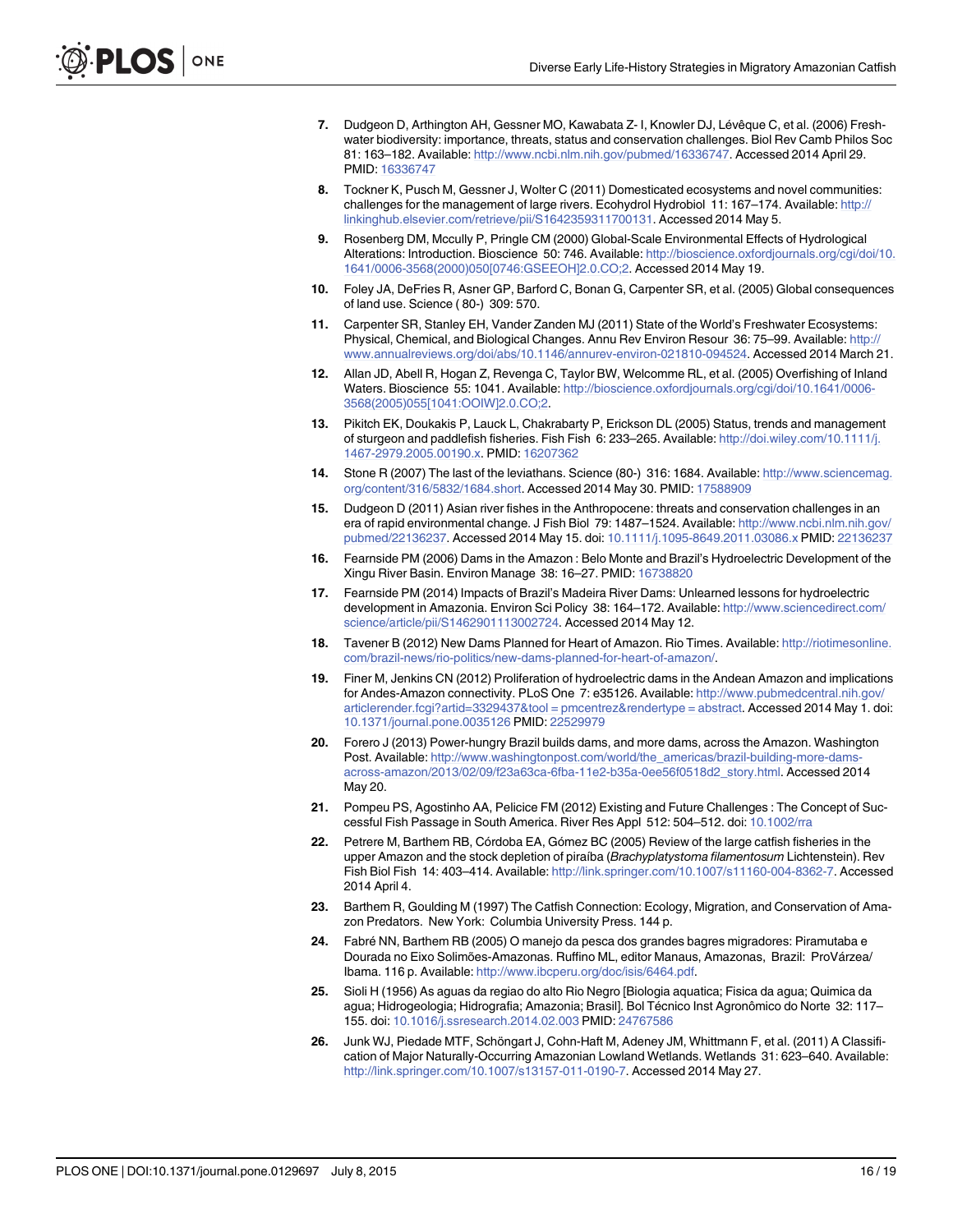- <span id="page-16-0"></span>[27.](#page-1-0) Angelini R, Fabrè NN, Silva UL Jr (2006) Trophic analysis and fishing simulation of the biggest Amazonian catfish. J Agric Res 1: 151–158.
- [28.](#page-1-0) Córdoba EA, Viviana Á, León J, Bonilla-Castillo CA, Petrere M Jr, Peláez M, et al. (2013) Breeding, growth and exploitation of Brachyplatystoma rousseauxii Castelnau, 1855 in the Caqueta River, Colombia. Neotrop Icthyology 11: 637–647. Available: [http://www.scielo.br/pdf/ni/v11n3/1679-6225-ni-11-03-](http://www.scielo.br/pdf/ni/v11n3/1679-6225-ni-11-03-00637.pdf) [00637.pdf](http://www.scielo.br/pdf/ni/v11n3/1679-6225-ni-11-03-00637.pdf).
- [29.](#page-1-0) Barthem B, Ribeiro M, Petrere M (1991) Life strategies of some long-distance migratory catfish in relation to hydroelectric dams in the Amazon Basin. Biol Conserv 55: 339–345.
- [30.](#page-1-0) Jimenez EA, Filho MA, Frédou FL (2013) Fish Bycatch of the Laulao catfish Brachyplatystoma vaillantii (Valencienes, 1840) Trawl Fishery in the the Amazon Basin. Brazilian J Oceanogr 61: 129–140. [http://](http://dx.doi.org/10.1590/S1679-87592013000200005) [dx.doi.org/10.1590/S1679-87592013000200005.](http://dx.doi.org/10.1590/S1679-87592013000200005)
- [31.](#page-2-0) Barthem RB, Petrere Jr M (1995) Fisheries and population dynamics of Brachyplatystoma vaillantii (Pimelodidae) in the Amazon Estuary. In: Armantrout NB, Wolotira R, editors. Proceedings of the World Fisheries Congress, Theme 1. Condition of the World's Aquatic Habitats. New Delhi, India: Oxford and IBH Publishing Co. Pvt. Ltd., Vol. 1. pp. 329–340.
- [32.](#page-1-0) Godoy MP (1979) Marcação e migração de piramutaba Brachyplatystoma vaillanti (Val., 1840. na Bacia Amazonica (Pará e Amazonas), Brasil (Pisces, Nematognathi, Pimelodidae). Bol Fac Ceincias do Pará, Belém 11: 3–21.
- [33.](#page-2-0) García Vásquez A, Alonso J-C, Carvajal F, Moreau J, Nuñez J, Renno J-F, et al. (2009) Life-history characteristics of the large Amazonian migratory catfish Brachyplatystoma rousseauxii in the Iquitos region, Peru. J Fish Biol 75: 2527–2551. Available: [http://ida.lib.uidaho.edu:3278/doi/10.1111/j.1095-](http://ida.lib.uidaho.edu:3278/doi/10.1111/j.1095-8649.2009.02444.x/full) [8649.2009.02444.x/full.](http://ida.lib.uidaho.edu:3278/doi/10.1111/j.1095-8649.2009.02444.x/full) Accessed 2013 November 7. doi: [10.1111/j.1095-8649.2009.02444.x](http://dx.doi.org/10.1111/j.1095-8649.2009.02444.x) PMID: [20738506](http://www.ncbi.nlm.nih.gov/pubmed/20738506)
- [34.](#page-4-0) Pirker LEM (2008) Morfometria e Descrição de Otólitos Dourada (Brachyplaystoma rousseauxii) (Castelnau, 1855) e de Piramutaba (B. vaillantii) (Valenciennes, 1840) (Siluriformes: Pimolodidae) e Verificação de Anéis de Crescemento em Otólitos de Juvenis de Dourada e de Pirimut Museu Paraense Emílio Goeldi—Universidade Federal Do Pará. Available: [http://repositorio.ufpa.br/jspui/bitstream/](http://repositorio.ufpa.br/jspui/bitstream/2011/3445/1/Tese_MorfometriaDescricaoOtolitos.pdf) [2011/3445/1/Tese\\_MorfometriaDescricaoOtolitos.pdf](http://repositorio.ufpa.br/jspui/bitstream/2011/3445/1/Tese_MorfometriaDescricaoOtolitos.pdf).
- [35.](#page-10-0) Agudelo E, Salinas Y, Sanchez CL, Munoz-Sosa DL, Alonso JC, Arteaga ME, et al. (2000) Bagres de la Amazonia Colombiana: un Recurso sin Fronteras. Santa Fé de Bogota D.C., Columbia: Editorial Scripto Ltda. 253 p. Available: http://www.sidalc.net/cqi-bin/wxis.exe/?IsisScript=BAC.xis&method = [post&formato=2&cantidad=1&expresion = mfn=025972](http://www.sidalc.net/cgi-bin/wxis.exe/?IsisScript=BAC.xis&method�=�post&formato=2&cantidad=1&expresion�=�mfn=025972).
- [36.](#page-2-0) Alonso JC, Fabré NN (2002) Padrão espaço-temporal da estrutura populacional e estado atual de exploração pesqueira da dourada Brachyplatystoma flavicans, Castelnau, 1855 (Siluriformes: Pimelodidae), no sistema estuário-Amazonas-Solimões Manaus: Universidade Federal do Amazonas.
- [37.](#page-2-0) Batista JS, Alves-Gomes JA (2006) Phylogeography of Brachyplatystoma rousseauxii (Siluriformes— Pimelodidae) in the Amazon Basin offers preliminary evidence for the first case of "homing" for and Amazonian migratory catfish. Genet Mol Res 5: 723–740. PMID: [17183483](http://www.ncbi.nlm.nih.gov/pubmed/17183483)
- [38.](#page-2-0) Carvajal F (2013) Phylogeny and population genetics of the fish performing the largest migratin known in freshwater, the Amazonian catfish "Brachyplatystoma rousseauxii" : revelations from the upper Madera Basin Montpellier 2. Available: [http://www.biu-montpellier.fr/florabium/jsp/nnt.jsp?nnt=](http://www.biu-montpellier.fr/florabium/jsp/nnt.jsp?nnt=2012MON20149) [2012MON20149](http://www.biu-montpellier.fr/florabium/jsp/nnt.jsp?nnt=2012MON20149). Accessed 2014 May 30.
- [39.](#page-2-0) Hamann EJ, Kennedy BP (2012) Juvenile dispersal affects straying behaviors of adults in a migratory population. Ecology 93: 733–740. PMID: [22690624](http://www.ncbi.nlm.nih.gov/pubmed/22690624)
- [40.](#page-4-0) Hegg JC, Kennedy BP, Chittaro PM, Zabel RW (2013) Spatial structuring of an evolving life-history strategy under altered environmental conditions. Oecologia 172: 1017-1029. Available: [http://dx.doi.](http://dx.doi.org/10.1007/s00442-012-2564-9) [org/10.1007/s00442-012-2564-9](http://dx.doi.org/10.1007/s00442-012-2564-9). Accessed 2013 April 12. doi: [10.1007/s00442-012-2564-9](http://dx.doi.org/10.1007/s00442-012-2564-9) PMID: [23423520](http://www.ncbi.nlm.nih.gov/pubmed/23423520)
- 41. Hogan Z, Baird IG, Radtke R, Vander Zanden MJ (2007) Long distance migration and marine habitation in the tropical Asian catfish, Pangasius krempfi. J Fish Biol 71: 818–832.
- 42. Thorrold SR, Latkoczy C, Swart PK, Jones CM (2001) Natal homing in a marine fish metapopulation. Science (80-) 291: 297–299. PMID: [11209078](http://www.ncbi.nlm.nih.gov/pubmed/11209078)
- [43.](#page-2-0) Kennedy BP, Klaue A, Blum JD, Folt CL, Nislow KH (2002) Reconstructing the lives of fish using Sr isotopes in otoliths. Can J Fish Aquat Sci 59: 925–929.
- 44. Walther BD, Dempster T, Letnic M, McCulloch MT (2011) Movements of diadromous fish in large unregulated tropical rivers inferred from geochemical tracers. PLoS One 6. doi: [10.1371/journal.pone.](http://dx.doi.org/10.1371/journal.pone.0018351) [0018351](http://dx.doi.org/10.1371/journal.pone.0018351)
- 45. Garcez RCS, Humston R, Harbor D, Freitas CEC (2014) Otolith geochemistry in young-of-the-year peacock bass Cichla temensis for investigating natal dispersal in the Rio Negro (Amazon—Brazil) river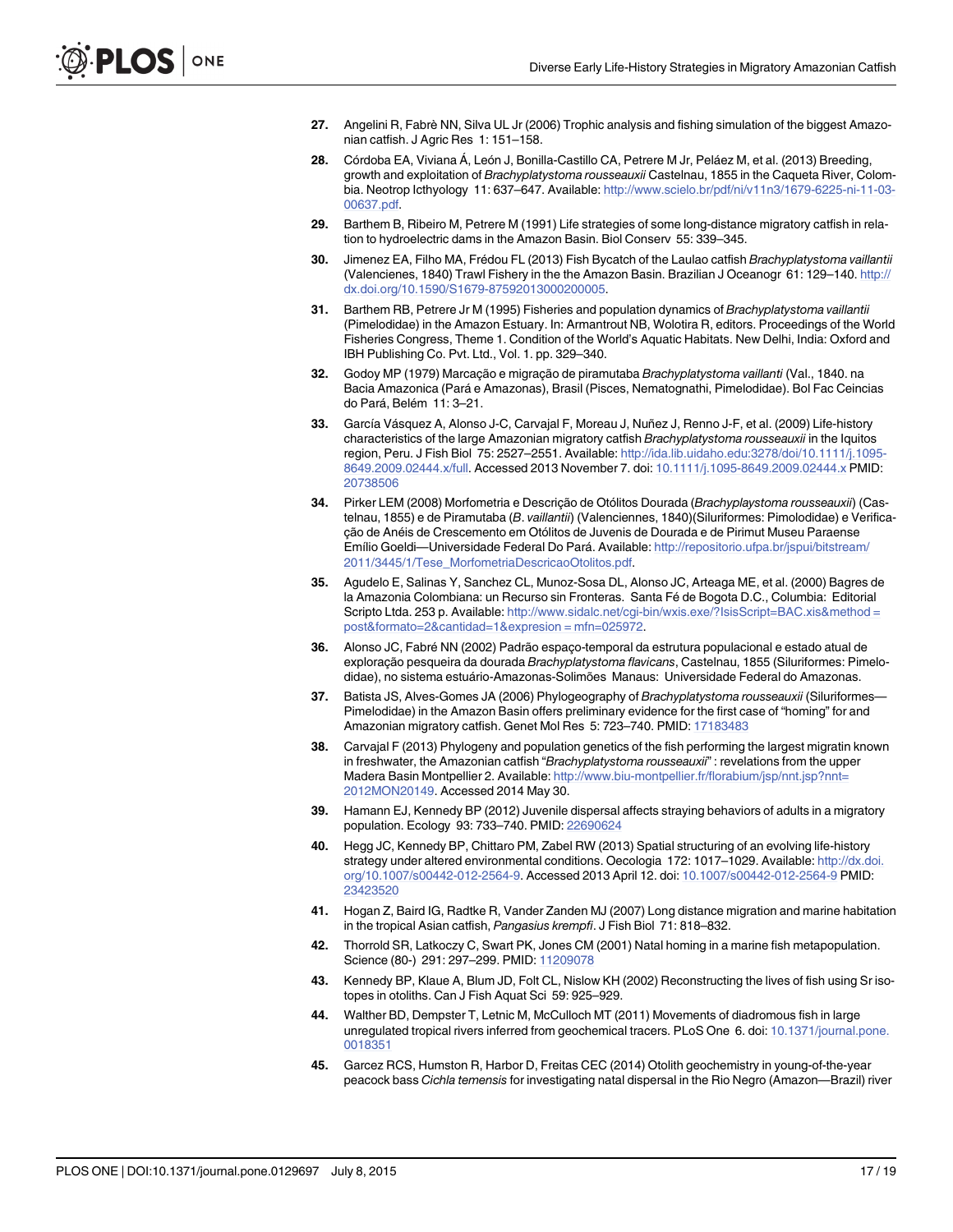system. Ecol Freshw Fish: n/a-n/a. Available: [http://doi.wiley.com/10.1111/eff.12142.](http://doi.wiley.com/10.1111/eff.12142) Accessed 2014 April 29.

- <span id="page-17-0"></span>[46.](#page-2-0) Collins SM, Bickford N, McIntyre PB, Coulon A, Ulseth AJ, Taphorn DC, et al. (2013) Population Structure of a Neotropical Migratory Fish: Contrasting Perspectives from Genetics and Otolith Microchemistry. Trans Am Fish Soc 142: 1192–1201. Available: [http://www.tandfonline.com/doi/abs/10.1080/](http://www.tandfonline.com/doi/abs/10.1080/00028487.2013.804005) [00028487.2013.804005.](http://www.tandfonline.com/doi/abs/10.1080/00028487.2013.804005) Accessed 2014 April 11.
- [47.](#page-2-0) Hobson KA, Barnett-Johnson R, Cerling T (2010) Using isoscapes to track animal migration. Isoscapes: understanding movement, pattern, and process on Earth through isotope mapping. Springer Verlag. pp. 273–298.
- 48. Kennedy BP, Blum JD, Folt CL, Nislow KH (2000) Using natural strontium isotopic signatures as fish markers: methodology and application. Can J Fish Aquat Sci 57: 2280–2292.
- 49. Kennedy BP, Folt CL, Blum JD, Chamberlain CP (1997) Natural isotope markers in salmon. Nature 387: 766–767.
- [50.](#page-2-0) Barnett-Johnson R, Pearson TE, Ramos FC, Grimes CB, MacFarlane RB (2008) Tracking natal origins of salmon using isotopes, otoliths, and landscape geology. Limnol Oceanogr 53: 1633–1642.
- [51.](#page-2-0) Queiroz MMA, Horbe AMC, Seyler P, Moura CAV (2009) Hidroquímica do rio Solimões na região entre Manacapuru e Alvarães: Amazonas—Brasil. Acta Amaz 39: 943–952. Available: [http://www.scielo.br/](http://www.scielo.br/scielo.php?script�=�sci_arttext&pid=S0044-59672009000400022&lng�=�en&nrm�=�iso&tlng=ES) [scielo.php?script = sci\\_arttext&pid=S0044-59672009000400022&lng = en&nrm = iso&tlng=ES](http://www.scielo.br/scielo.php?script�=�sci_arttext&pid=S0044-59672009000400022&lng�=�en&nrm�=�iso&tlng=ES). Accessed 2014 January 23.
- [52.](#page-5-0) Gaillardet J, Dupre B, Allegre CJ, Négrel P (1997) Chemical and physical denudation in the Amazon River Basin. Chem Geol 142: 141–173.
- [53.](#page-2-0) Santos RV, Sondag F, Cochonneau G, Lagane C, Brunet P, Hattingh K, et al. (2013) Source area and seasonal <sup>87</sup>Sr/<sup>86</sup>Sr variations in rivers of the Amazon basin. Hydrol Process: n/a–n/a. Available: [http://](http://doi.wiley.com/10.1002/hyp.10131) [doi.wiley.com/10.1002/hyp.10131](http://doi.wiley.com/10.1002/hyp.10131). Accessed 2014 January 27.
- [54.](#page-2-0) Hegg JC, Kennedy BP, Fremier AK (2013) Predicting strontium isotope variation and fish location with bedrock geology: Understanding the effects of geologic heterogeneity. Chem Geol 360–361: 89–98. Available: [http://ida.lib.uidaho.edu:2104/science/article/pii/S0009254113004464#.](http://ida.lib.uidaho.edu:2104/science/article/pii/S0009254113004464#) Accessed 2013 November 4.
- [55.](#page-2-0) Bataille CP, Bowen GJ (2012) Mapping <sup>87</sup>Sr/<sup>86</sup>Sr variations in bedrock and water for large scale provenance studies. Chem Geol 304: 39–52.
- [56.](#page-3-0) Pirker LEM (2001) Determinação da idade e crecimento da Piramutaba Brachyplatystoma vaillantii (Valenciennes, 1840) (Siluriformes: Pimilodidae) capturada no estuário Amazônico Universidade Federal do Pará/Museo Paraense Emílio Goeldi. Available: [http://www.repositorio.ufpa.br/jspui/bitstream/](http://www.repositorio.ufpa.br/jspui/bitstream/2011/4153/1/Dissertacao_DeterminacaoIdadeCrescimento.pdf) [2011/4153/1/Dissertacao\\_DeterminacaoIdadeCrescimento.pdf.](http://www.repositorio.ufpa.br/jspui/bitstream/2011/4153/1/Dissertacao_DeterminacaoIdadeCrescimento.pdf)
- [57.](#page-4-0) Secor DH, Dean JM, Laban EH (1991) Manual for otolith removal and preparation for microstructural examination. 1: 85. Available: [http://www.cbl.umces.edu/~secor/manual/manual.pdf.](http://www.cbl.umces.edu/~secor/manual/manual.pdf)
- [58.](#page-4-0) Faure G, Mensing TM (2004) Isotopes: principles and applications. John Wiley & Sons Inc.
- [59.](#page-2-0) USGS (1996) GTOPO30 30-Arc-Second Elevation Data Set of South America. Sioux Falls, South Dakota: United States Geological Survey. Available: <https://lta.cr.usgs.gov/GTOPO30>.
- [60.](#page-7-0) Lehner B, Verdin K, Jarvis A (2008) New global hydrography derived from spaceborne elevation data. Eos (Washington DC) 89: 93–94.
- [61.](#page-2-0) USGS (1999) Geologic Map of the Amazon Region. Denver, Colorado: United States Geological Survey. Available: [http://energy.cr.usgs.gov/energy/WorldEnergy/WEnergy.html.](http://energy.cr.usgs.gov/energy/WorldEnergy/WEnergy.html)
- [62.](#page-7-0) Cohen KM, Finney S, Bibbard PL (2013) International Chronostratigraphic Chart. International Commission on Stratigraphy.
- [63.](#page-7-0) Calcagno V, de Mazancourt C (2010) glmulti: an R package for easy automated model selection with (generalized) linear models. J Stat Softw 34. Available: [http://www.researchgate.net/publication/](http://www.researchgate.net/publication/215991965_glmulti_An_R_Package_for_Easy_Automated_Model_Selection_with_(_Generalized_)_Linear_Models/file/e0b4952a1b23cf2236.pdf) [215991965\\_glmulti\\_An\\_R\\_Package\\_for\\_Easy\\_Automated\\_Model\\_Selection\\_with\\_\(\\_Generalized\\_\)](http://www.researchgate.net/publication/215991965_glmulti_An_R_Package_for_Easy_Automated_Model_Selection_with_(_Generalized_)_Linear_Models/file/e0b4952a1b23cf2236.pdf) [\\_Linear\\_Models/file/e0b4952a1b23cf2236.pdf](http://www.researchgate.net/publication/215991965_glmulti_An_R_Package_for_Easy_Automated_Model_Selection_with_(_Generalized_)_Linear_Models/file/e0b4952a1b23cf2236.pdf). Accessed 2014 November 28.
- [64.](#page-8-0) Tang KS, Man KF, Kwong S, He Q (1996) Genetic algorithms and their applications. IEEE Signal Process Mag 13: 22–37. Available: [http://ieeexplore.ieee.org/xpls/abs\\_all.jsp?arnumber=543973](http://ieeexplore.ieee.org/xpls/abs_all.jsp?arnumber=543973). Accessed 2014 November 28.
- [65.](#page-8-0) Burnham KP, Anderson DR (2002) Model selection and multimodel inference: a practical informationtheoretic approach. Springer Verlag.
- [66.](#page-9-0) Killick R, Eckley IA (2013) Changepoint: An R Package for changepoint analysis. R Package version 06, URL [http//CRANR-project.org/package = changepoint:1](http//www.CRANR-project.org/package�=�changepoint:1–15)–15. Available: [http://www.lancs.ac.uk/~](http://www.lancs.ac.uk/~killick/Pub/KillickEckley2011.pdf) [killick/Pub/KillickEckley2011.pdf.](http://www.lancs.ac.uk/~killick/Pub/KillickEckley2011.pdf)